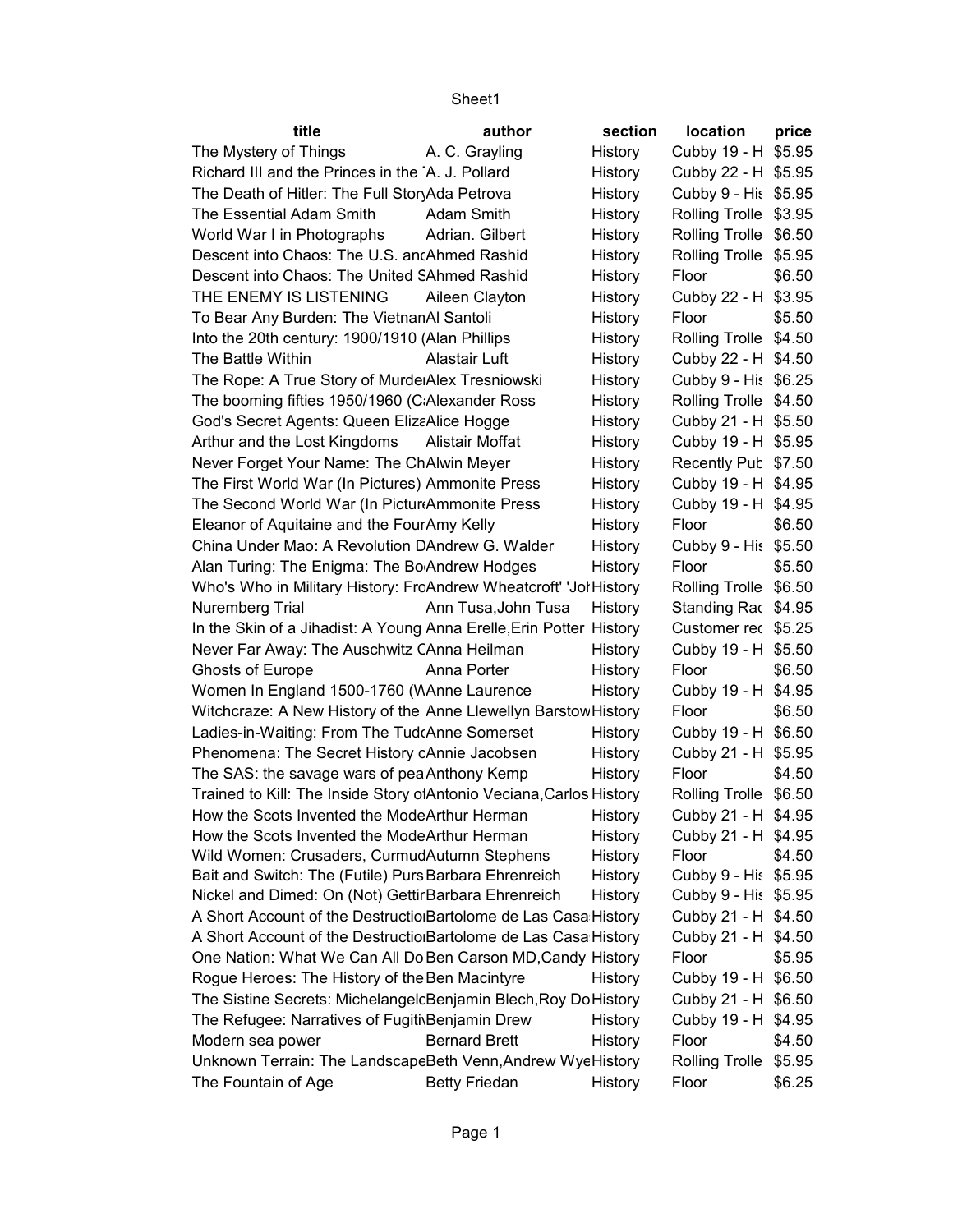| The Second Stage                                                     | <b>Betty Friedan</b>                  | History | Floor                 | \$5.50 |
|----------------------------------------------------------------------|---------------------------------------|---------|-----------------------|--------|
| How Hitler Could Have Won Worl Bevin Alexander                       |                                       | History | Cubby 19 - H \$4.95   |        |
| Bound by Honor: A Mafioso's StorBill Bonanno                         |                                       | History | Floor                 | \$6.50 |
| At Home: A Short History of Priva Bill Bryson                        |                                       | History | Cubby 22 - H \$6.50   |        |
| At Home: A Short History of Priva Bill Bryson                        |                                       | History | Cubby 9 - His \$6.50  |        |
| At Home: A Short History of Priva Bill Bryson                        |                                       | History | Rolling Trolle \$5.50 |        |
| The Mother Tongue - English AndBill Bryson                           |                                       | History | Cubby 22 - H \$4.95   |        |
| Faster Than Sound: The Story of Bill Gunston                         |                                       | History | Cubby 19 - H \$6.95   |        |
| Killing Patton: The Strange Death Bill O'Reilly, Martin DugaHistory  |                                       |         | Rolling Trolle \$6.50 |        |
| Killing the Rising Sun: How Ameri Bill O'Reilly, Martin Duga History |                                       |         | Floor                 | \$6.50 |
| The Waffen SS in the West (Hitle Bob Carruthers                      |                                       | History | Floor                 | \$5.25 |
| Mortal Error: The Shot That Killed Bonar Menninger                   |                                       | History | Floor                 | \$5.50 |
| History Decoded: The 10 Greates Brad Meltzer, Keith FerreHistory     |                                       |         | Cubby 21 - H \$6.50   |        |
| War On Our Doorstep: The Unkn Brendan Coyle                          |                                       | History | Cubby 9 - His \$4.50  |        |
| Holy Old Whistlin' Yarns About Al Brent A. Connelly                  |                                       | History | Floor                 | \$5.95 |
| In Flanders Fields                                                   | <b>Brian Busby</b>                    | History | Spinner Rack \$4.95   |        |
| Ladies of the Grand Tour: British 'Brian Dolan                       |                                       | History | Cubby 19 - H \$6.50   |        |
| Lincoln's Greatest Case: The RiveBrian McGinty                       |                                       | History | Floor                 | \$5.50 |
| A Battle from the Start: The Life o Brian Steel Wills                |                                       | History | Floor                 | \$6.50 |
| Hoax: Donald Trump, Fox News, aBrian Stelter                         |                                       | History | Cubby 9 - His \$5.50  |        |
| Rescue at Los Basmos: The Most Bruce Henderson                       |                                       |         | Floor                 | \$6.50 |
| <b>Canadian Forces</b>                                               |                                       | History | Floor                 | \$4.50 |
|                                                                      | <b>Bruce Montague</b>                 | History |                       |        |
| The Encyclopaedia of Celtic WisdCaitlin Matthews, John Mistory       |                                       |         | Cubby 19 - H \$5.50   |        |
| Sabre Squadron                                                       | <b>Cameron Spence</b>                 | History | Cubby 22 - H \$3.50   |        |
| Canada's Great War Album                                             | <b>Canada's National HistcHistory</b> |         | Cubby 21 - H \$5.95   |        |
| The River of Doubt: Theodore Ro Candice Millard                      |                                       | History | Floor                 | \$5.50 |
| Andrew Jackson: A Captivating G Captivating History                  |                                       | History | Cubby 9 - His \$4.50  |        |
| Annie Oakley: A Captivating Guid Captivating History                 |                                       | History | Cubby 9 - His \$4.50  |        |
| Leonardo Da Vinci                                                    | Carlo Pedretti                        | History | Cubby 9 - His \$6.50  |        |
| The Lion, the Fox and the Eagle Carol Off                            |                                       | History | Cubby 21 - H \$6.50   |        |
| Village of Secrets: Defying the NaCaroline Moorehead                 |                                       | History | Cubby 21 - H \$5.50   |        |
| Sailing ships (Golden highlights litCedric Rogers                    |                                       | History | Rolling Trolle \$4.95 |        |
| Traditions of the Navy                                               | Cedric W. Windas                      | History | Floor                 | \$4.50 |
| 2194 days of war: An illustrated clCesare Salmaggi                   |                                       | History | Cubby 22 - H \$6.95   |        |
| The Cost of Courage                                                  | <b>Charles Kaiser</b>                 | History | Floor                 | \$6.50 |
| Leonardo da Vinci: Flights of the ICharles Nicholl                   |                                       | History | Cubby 22 - H \$4.95   |        |
| Aztec & Maya: The Complete IllusCharles Phillips                     |                                       | History | Floor                 | \$5.95 |
| Robert Morris: Financier of the AnCharles Rappleye                   |                                       | History | Cubby 9 - His \$5.95  |        |
| Diplomatic Passport: More Undipl Charles Ritchie                     |                                       | History | Cubby 21 - H \$4.95   |        |
| Storm Signals: More UndiplomaticCharles Ritchie                      |                                       | History | Cubby 21 - H \$4.95   |        |
| The Siren Years: A Canadian DiplCharles Ritchie                      |                                       | History | Cubby 21 - H \$4.95   |        |
| The Spencer Family                                                   | <b>CHARLES SPENCER</b>                | History | Cubby 19 - H \$4.95   |        |
| Detroit: An American Autopsy                                         | Charlie LeDuff                        | History | Standing Rac \$5.25   |        |
| Weird and Tragic Shores: The StcChauncy C. Loomis                    |                                       | History | Floor                 | \$4.95 |
| Hurricane Messerschmitt                                              | Chaz Bowyer, Armand VHistory          |         | Out Front             | \$6.95 |
| Great Canadian Love Stories: RorCheryl MacDonald                     |                                       | History | Cubby 19 - H \$4.50   |        |
| Extreme Risk: A Life Fighting the Chris Hunter                       |                                       | History | Floor                 | \$4.95 |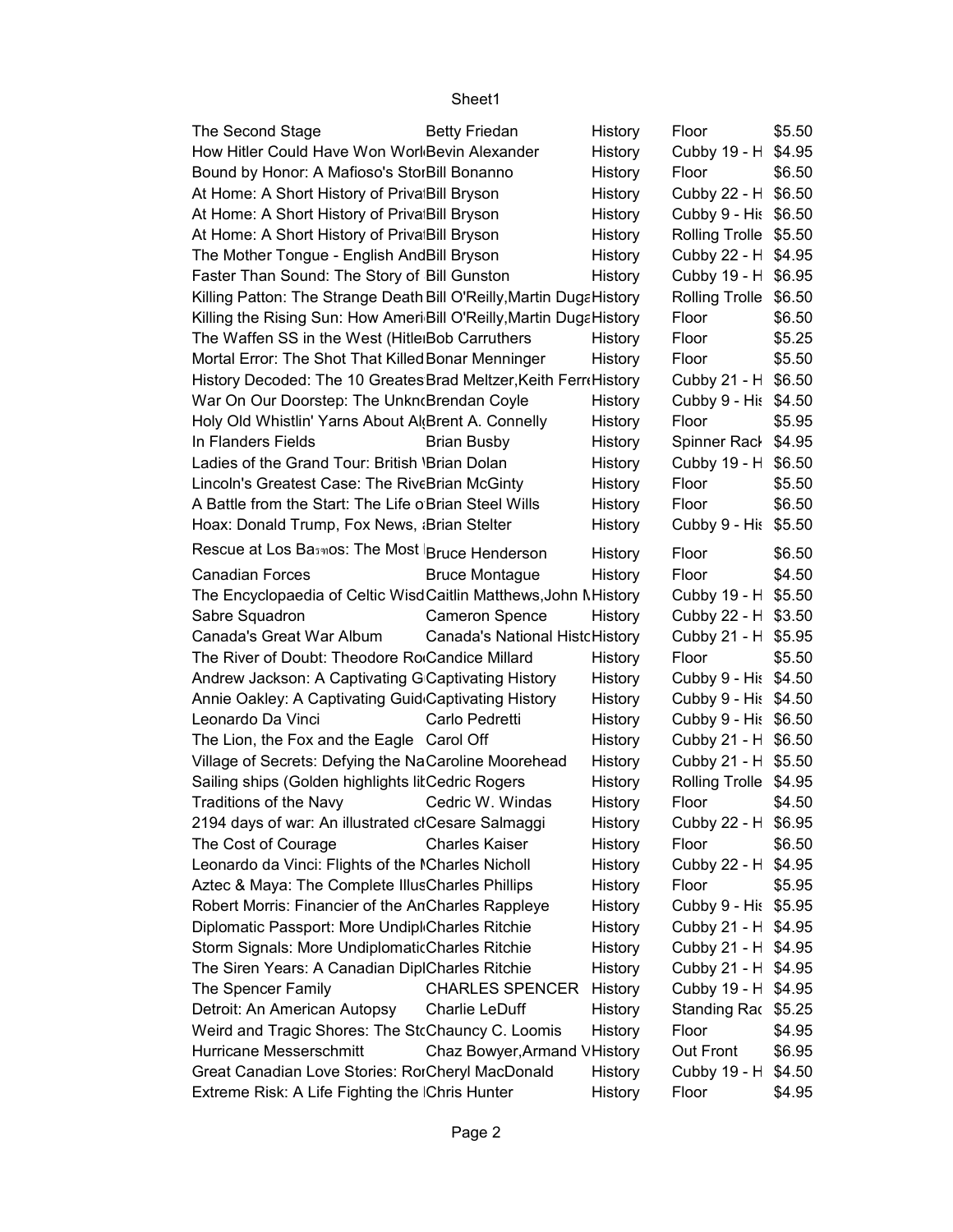| American Sniper: Memorial Editio Chris Kyle                                                       | History | Cubby 19 - H \$6.95          |                  |
|---------------------------------------------------------------------------------------------------|---------|------------------------------|------------------|
| American Sniper: The Autobiogra Chris Kyle, Scott McEweHistory                                    |         | Cubby 19 - H \$6.95          |                  |
| The Encyclopedia of Ships: The FChris Marshall                                                    | History | Cubby 21 - H \$5.95          |                  |
| The Encyclopedia of Ships: The FChris Marshall                                                    | History | Cubby 22 - H \$5.95          |                  |
| The World's Worst Military Disast CHRIS MCNAB                                                     | History | Floor                        | \$4.95           |
| 1000 Masterpieces of European FChristiane Stukenbrock History                                     |         | Cubby 9 - His \$5.50         |                  |
| Fifteen Days: Stories of Bravery, IChristie Blatchford                                            | History | Floor                        | \$4.95           |
| Fifteen Days: Stories of Bravery, IChristie Blatchford                                            | History | Standing Rac \$5.50          |                  |
| A Brief History of the Middle East: Christopher Catherwood History                                |         | Cubby 21 - H \$4.50          |                  |
| Churchill's Folly: How Winston ChChristopher Catherwood History                                   |         | Floor                        | \$4.95           |
| The Hiram Key: Pharaohs, FreemChristopher Knight, Robi History                                    |         | Cubby 21 - H \$6.50          |                  |
| Nelson and Napoleon: The Long IChristopher Lee                                                    | History | Cubby 21 - H \$4.95          |                  |
| The Queen's Pictures: Old MasterChristopher Lloyd                                                 | History | Cubby 22 - H \$4.95          |                  |
| The History of Canada Series: Th Christopher Moore                                                | History | Floor                        | \$5.50           |
| SEAL Target Geronimo: The InsicChuck Pfarrer                                                      | History | Floor                        | \$5.95           |
| <b>Cultural Amnesia</b><br>Clive James                                                            | History | Cubby 22 - H \$5.95          |                  |
| Kursk Down: The Shocking True {Clyde Burleson                                                     | History | Rolling Trolle \$3.95        |                  |
| <b>Renoirs Portraits</b><br><b>Colin Bailey</b>                                                   | History | Floor                        | \$5.95           |
| Sailing from Byzantium: How a LoColin Wells                                                       | History | Floor                        | \$5.95           |
| Saddam: His Rise and Fall<br>Con Coughlin                                                         | History | Standing Rac \$5.95          |                  |
| Secret Well Kept<br><b>Constance Kell</b>                                                         | History | Floor                        | \$6.50           |
| The Real Thing: Truth and Power Constance L. Hays                                                 | History | Cubby 9 - His \$6.50         |                  |
| Landscapes Of The Civil War: Ne Constance Sullivan                                                | History | Out Front                    | \$6.95           |
| Artillery: The Big Guns Go to War Curt Johnson                                                    | History | Rolling Trolle \$6.50        |                  |
| The Public Wealth of Nations: Ho <sup>, D.</sup> Detter, S. Fsalster                              | History | Cubby 21 - H \$5.95          |                  |
| Apache Dawn: Always outnumberDamien Lewis                                                         | History | Standing Rac \$4.50          |                  |
| Billy Bishop: Canadian Hero<br>Dan McCaffery                                                      | History | Rolling Trolle \$5.95        |                  |
| The History of Canada Series: DeDan Snow                                                          | History | Floor                        | \$4.95           |
| The Age of Sacred Terror<br>Daniel Benjamin, Steven History                                       |         | Floor                        | \$6.50           |
| The Age of Sacred Terror<br>Daniel Benjamin, Steven History                                       |         | Floor                        | \$6.50           |
| In enemy hands: Canadian prisonDaniel G Dancocks                                                  | History | Rolling Trolle \$5.95        |                  |
| The Creators: A History of HeroesDaniel J. Boorstin                                               | History | Floor                        | \$6.95           |
| The Boys in the Boat: Nine Ameri Daniel James Brown                                               |         |                              |                  |
|                                                                                                   |         |                              |                  |
|                                                                                                   | History | Floor                        | \$5.95           |
| The Boys in the Boat: Nine Ameri Daniel James Brown                                               | History | Customer rec \$4.95          |                  |
| The Tools of Empire: Technology Daniel R. Headrick                                                | History | Cubby 22 - H \$3.75          |                  |
| <b>Wallenberg Lost Hero</b><br>Danny Smith                                                        | History | Floor                        | \$4.50           |
| Sarah Charlesworth: A Retrospec Dave Hickey, Susan Fist History                                   |         | Cubby 21 - H \$5.95          |                  |
| Atlas of World War II - Over 160 [David and Andrew WeisHistory                                    |         | Rolling Trolle \$5.95        |                  |
| Significant Incident: Canada's ArnDavid Bercuson<br>Passionate Minds: Emilie du ChatDavid Bodanis | History | Cubby 21 - H \$5.95<br>Floor | \$4.95           |
|                                                                                                   | History |                              |                  |
| Women Sailors and Sailors' WomDavid Cordingly                                                     | History | Cubby 19 - H \$6.50<br>Floor |                  |
| The Great Adventure: How the MDavid Cruise, Alison GriHistory                                     | History | Out Front                    | \$4.95<br>\$7.95 |
| The Encyclopedia of World Aircra David Donald<br>The Perfect Weapon: War, Sabot David E. Sanger   | History | Floor                        | \$6.50           |
| Arms and Armour of The MedievaDavid Edge, John Miles History                                      |         | Cubby 9 - His \$5.95         |                  |
| Arms and Armour of The MedievaDavid Edge, John Miles History                                      |         | Rolling Trolle \$5.95        |                  |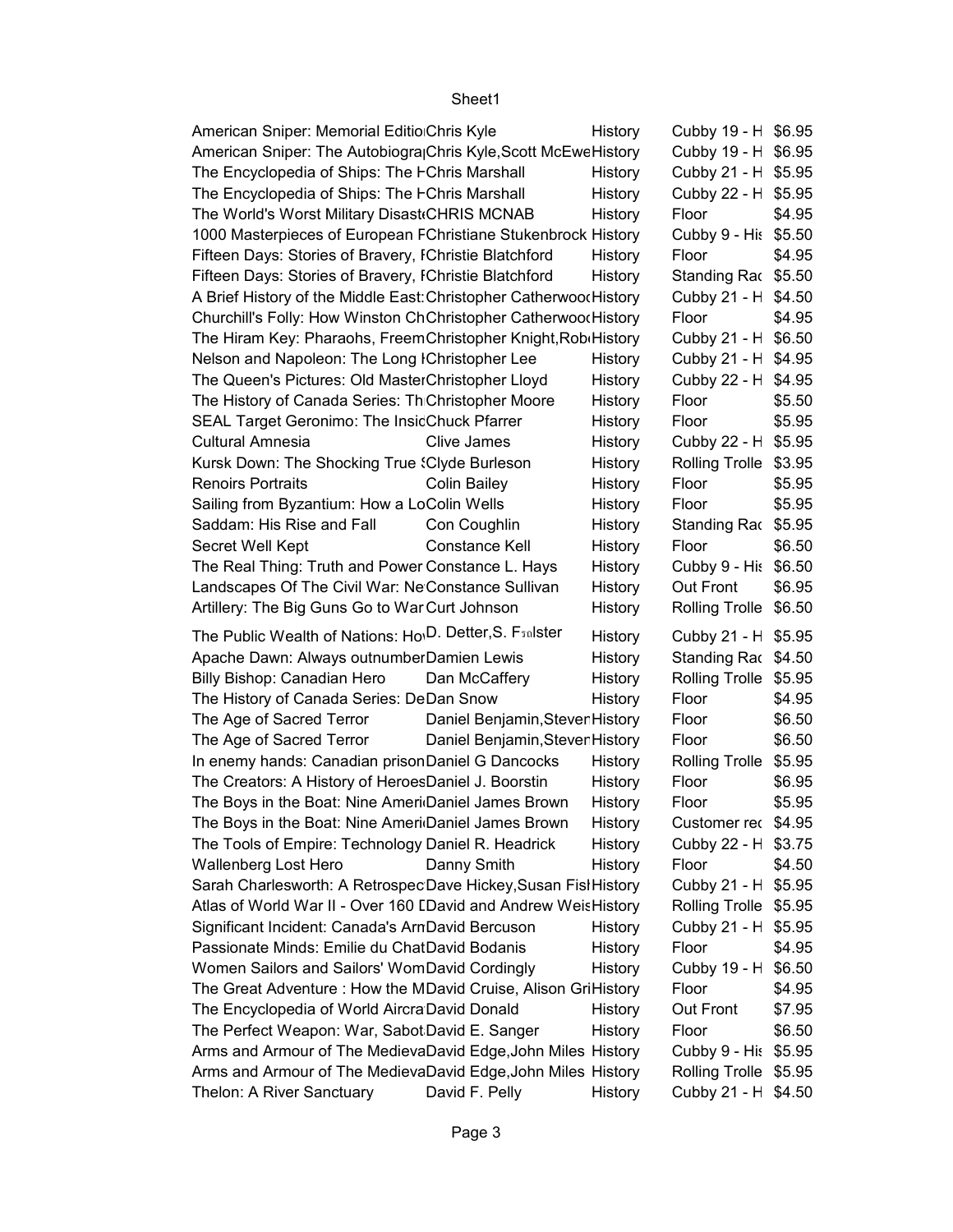|         | Death as a Way of Life: Israel TerDavid Grossman                                |                                     | History | Cubby 19 - H \$6.50                         |        |
|---------|---------------------------------------------------------------------------------|-------------------------------------|---------|---------------------------------------------|--------|
|         | Champlain's Dream                                                               | David Hackett Fischer               | History | Cubby 9 - His \$5.50                        |        |
|         | Lincoln                                                                         | David Herbert Donald                | History | Cubby 9 - His \$5.95                        |        |
|         | The Dead Hand: The Untold StoryDavid Hoffman                                    |                                     | History | Cubby 19 - H \$4.50                         |        |
|         | NELSON: THE IMMORTAL MEM David Howarth                                          |                                     | History | Cubby 19 - H \$6.50                         |        |
|         | Battle of the Bulge: Hitler's Final CDavid Jordan                               |                                     | History | Rolling Trolle \$6.50                       |        |
|         | All the Fine Young Eagles                                                       | David L. Bashow                     | History | Cubby 21 - H \$4.95                         |        |
|         | Less Than Human: Why We DemDavid Livingstone SmithHistory                       |                                     |         | Floor                                       | \$4.95 |
|         | A Test of TIME, VOL. II: Legend - David M. Rohl                                 |                                     | History | Cubby 19 - H \$6.95                         |        |
|         |                                                                                 | 1776 David McCullough               | History | Customer rec \$5.95                         |        |
|         | Mornings on Horseback: The StorDavid McCullough                                 |                                     | History | Cubby 9 - His \$6.50                        |        |
|         | Truman                                                                          | David McCullough                    | History | Cubby 9 - His \$6.50                        |        |
|         | McNab                                                                           | David Mulholland                    | History | Floor                                       | \$5.50 |
|         | Encyclopedia of Trains and LocorDavid Ross                                      |                                     | History | Rolling Trolle \$6.95                       |        |
|         | Henry: Virtuous Prince                                                          | David Starkey                       | History | Cubby 22 - H \$5.50                         |        |
|         | Monarchy: From the Middle Ages David Starkey                                    |                                     | History | Cubby 22 - H \$5.50                         |        |
|         | Bach, Beethoven, and the Boys: NDavid W. Barber                                 |                                     | History | Standing Rac \$4.50                         |        |
|         | A Brief History of Henry VIII: Refo Derek Wilson                                |                                     | History | Cubby 21 - H \$4.95                         |        |
|         | A Brief History of Henry VIII: Refo Derek Wilson                                |                                     | History | Cubby 22 - H \$4.95                         |        |
|         | Jane's World Aircraft Recognition Derek Wood                                    |                                     | History | Floor                                       | \$4.95 |
|         | THE HUMAN ZOO A Zoologist's (Desmond Morris                                     |                                     | History | Cubby 22 - H \$5.95                         |        |
|         | A Short History of Canada - RevisDesmond Morton                                 |                                     | History | Floor                                       | \$4.50 |
|         | A Short History of Canada - RevisDesmond Morton                                 |                                     | History | Standing Rac \$5.50                         |        |
|         | A Brief History of the Hundred Ye Desmond Seward                                |                                     | History | Rolling Trolle \$5.50                       |        |
| ~~NEW~~ | Red Roulette: An Insider's Story cDesmond Shum                                  |                                     | History | Customer rec \$6.95                         |        |
|         | The Secret History of the Great D Diane Law                                     |                                     | History | Floor                                       | \$4.50 |
|         | <b>First Volunteer</b>                                                          | Dillon Hillier, Russell Hil History |         | Floor                                       | \$5.50 |
|         | The King's Revenge                                                              | Don Jordan                          | History | Cubby 19 - H \$6.50                         |        |
|         | Swissair Down: A Pilot's View of tlDon Ledger                                   |                                     | History | Rolling Trolle \$3.95                       |        |
|         | Bright Boulevards, Bold Dreams: Donald Bogle                                    |                                     | History | Cubby 22 - H \$4.50                         |        |
|         | The Journal of Private Fraser, CalDonald Fraser                                 |                                     | History | Cubby 21 - H \$5.50                         |        |
|         | Titanic: An Illustrated History                                                 | Donald Lynch                        | History | Rolling Trolle \$6.95                       |        |
|         | Flight from Famine: The Coming (Donald MacKay                                   |                                     | History | Cubby 21 - H \$4.50                         |        |
|         | Peoples Railway                                                                 | Donald MacKay                       | History | Floor                                       | \$5.50 |
|         | Peoples Railway<br>The Bully Pulpit: Theodore RooseDoris Kearns Goodwin History | Donald MacKay                       | History | Cubby 21 - H \$6.50<br>Cubby 9 - His \$5.95 |        |
|         | Horse Soldiers: The Extraordinary Doug Stanton                                  |                                     | History | Floor                                       | \$4.95 |
|         | The Second Front (World War II) Douglas Botting                                 |                                     | History | Rolling Trolle \$4.50                       |        |
|         | Fortune & Glory: Tales of History': Douglas Palmer                              |                                     | History | Floor                                       | \$4.95 |
|         | Discovery Of The Titanic                                                        | Dr. Robert D. Ballard               | History | Cubby 22 - H \$5.25                         |        |
|         | Faces of Latin America: Fourth EcDuncan Green                                   |                                     | History | Floor                                       | \$4.95 |
|         | The Age of Empire: 1875-1914 (HE J (Eric J) Hobsbawm History                    |                                     |         | Floor                                       | \$4.95 |
|         | A Left-Handed History of the WorlEd Wright                                      |                                     | History | Floor                                       | \$5.50 |
|         | Nazi Officer's Wife: How One JewEdith H. Beer, Susan DiHistory                  |                                     |         | Floor                                       | \$5.95 |
|         | The Portable Edmund Burke (Por Edmund Burke                                     |                                     | History | Floor                                       | \$4.95 |
|         | Last Days of the Titanic: Photogr:EDWARD EUGENE O'I History                     |                                     |         | Rolling Trolle \$6.95                       |        |
|         | <b>Great Canadian Battles</b>                                                   | <b>Edward Humphreys</b>             | History | Cubby 19 - H \$6.95                         |        |
|         | How America Lost Its Secrets: Ed Edward Jay Epstein                             |                                     | History | Cubby 21 - H \$5.50                         |        |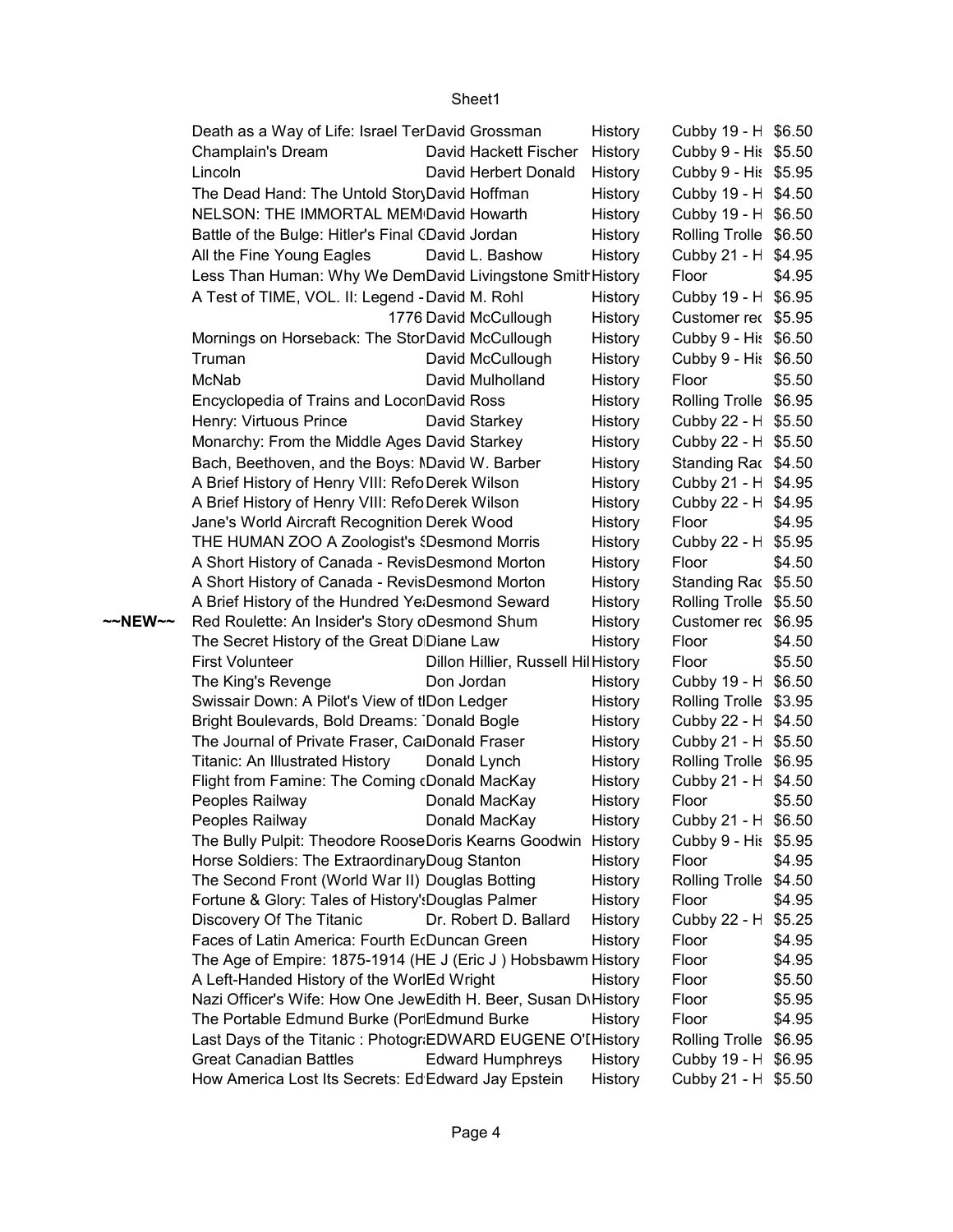| Early Canadian Gardening: An 18 Eileen Woodhead                   |                        | History | Cubby 19 - H \$6.50   |        |
|-------------------------------------------------------------------|------------------------|---------|-----------------------|--------|
| Conquered into Liberty: Two CentEliot A. Cohen                    |                        | History | Floor                 | \$5.95 |
| The Perfect Horse: The Daring U. Elizabeth Letts                  |                        | History | Cubby 9 - His \$5.50  |        |
| When They Severed Earth from SElizabeth Wayland Bart History      |                        |         | Floor                 | \$6.50 |
| Hunting Humans: The Rise of the Elliott Leyton                    |                        | History | Cubby 9 - His \$5.50  |        |
| It Happened in Virginia (It Happer Emilee Hines                   |                        | History | Floor                 | \$4.50 |
| Fearless: The Undaunted Courag Eric Blehm                         |                        | History | Cubby 19 - H \$6.50   |        |
| Age of Extremes: The Short Twer Eric Hobsbawm                     |                        | History | Floor                 | \$4.95 |
| Fur, Fortune, and Empire: The EpEric Jay Dolin                    |                        | History | Cubby 9 - His \$6.95  |        |
| Hitler's Monsters: A Supernatural Eric Kurlander                  |                        | History | Standing Rac \$6.50   |        |
| Command and Control: Nuclear VEric Schlosser                      |                        | History | Floor                 | \$5.50 |
| From Armageddon to the Fall of FErik Durschmied                   |                        | History | Cubby 21 - H \$4.95   |        |
| Dead Wake: The Last Crossing of Erik Larson                       |                        | History | Cubby 21 - H \$5.50   |        |
| The Devil in the White City: Murd Erik Larson                     |                        | History | Floor                 | \$4.95 |
| The Devil in the White City: Murd Erik Larson                     |                        | History | Cubby 21 - H \$5.50   |        |
| Thunderstruck                                                     | Erik Larson            | History | Cubby 9 - His \$5.50  |        |
| Civilian Warriors: The Inside StoryErik Prince                    |                        | History | Cubby 21 - H \$6.50   |        |
| The Fall of the Ottomans: The GreEugene Rogan                     |                        | History | Floor                 | \$5.50 |
| 1944 A Leap Year                                                  | Ferenc Z. Varadi       | History | Floor                 | \$4.95 |
| The Lives of the English Rakes Fergus Linnane                     |                        | History | Cubby 19 - H \$5.95   |        |
| A History of Civilizations                                        | <b>Fernand Braudel</b> | History | Cubby 22 - H \$4.95   |        |
| Highlanders: A History of the ScotFitzroy MacLean                 |                        | History | Out Front             | \$7.95 |
| George C. Marshall, Vol. 4: State: Forrest C. Pogue               |                        | History | Cubby 22 - H \$5.50   |        |
| Life in a Medieval City (Medieval IFrances Gies, Joseph G History |                        |         | Floor                 | \$4.95 |
| Paintings In the Musee Dorsay Francoise Cachin                    |                        | History | Floor                 | \$4.50 |
| The Origins of the First and SecorFrank McDonough                 |                        | History | Floor                 | \$4.50 |
| Lionheart and Lackland: King RictFrank McLynn                     |                        | History | Cubby 19 - H \$6.50   |        |
| Richard III (Royalty)                                             | G W O Woodward         | History | Floor                 | \$2.50 |
| Venice: Lion City - The Religion o Garry Wills                    |                        | History | Cubby 22 - H \$6.95   |        |
| Victory in the No-Go Zone                                         | <b>Gary McHale</b>     | History | Floor                 | \$4.95 |
| 1421 : THE YEAR CHINA DISCO Gavin Menzies                         |                        | History | Standing Rac \$5.95   |        |
| The Industrial Revolutionaries: ThGavin Weightman                 |                        | History | Floor                 | \$6.95 |
| Washed Away: How the Great FIcGeoff Williams                      |                        | History | Cubby 19 - H \$4.50   |        |
| Crossing the Chasm: Marketing a Geoffrey A. Moore                 |                        | History | Floor                 | \$4.50 |
| To Save a Nation: American ExtreGeoffrey S. Smith                 |                        | History | Floor                 | \$5.50 |
| The Civil War Papers of George EGeorge B. McClellan               |                        | History | Floor                 | \$6.50 |
| The Guns of Victory: A Soldier's EGeorge Blackburn                |                        | History | Cubby 22 - H          | \$6.50 |
| Tank Action from the Great War to George Forty                    |                        | History | Rolling Trolle \$6.50 |        |
| Nine Parts of Desire: The Hidden Geraldine Brooks                 |                        | History | Floor                 | \$4.50 |
| Heirs to Forgotten Kingdoms: Jou Gerard Russell                   |                        | History | Cubby 22 - H          | \$6.50 |
| A World at Arms: A Global History Gerhard L. Weinberg             |                        | History | Floor                 | \$5.50 |
| The Riddle and the Knight: In SeaGiles Milton                     |                        | History | Cubby 19 - H \$4.95   |        |
| Freemasonry                                                       | Giles Morgan           | History | Cubby 19 - H \$6.50   |        |
| Space Flight                                                      | <b>Giles Sparrow</b>   | History | Cubby 19 - H \$5.50   |        |
| World War II in Color: From the E Gina McNeely, Jon Gutti History |                        |         | Cubby 9 - His \$6.50  |        |
| Pictorial Encyclopedia of Civil Wa Gordon Dammann                 |                        | History | Cubby 21 - H \$4.50   |        |
| Vidal in Venice                                                   | Gore Vidal             |         | Cubby 22 - H \$5.95   |        |
|                                                                   |                        | History |                       |        |
| Sign and the Seal: The Quest for Graham Hancock                   |                        | History | Cubby 19 - H \$5.50   |        |
| Underworld: The Mysterious Origi Graham Hancock                   |                        | History | Cubby 21 - H \$5.50   |        |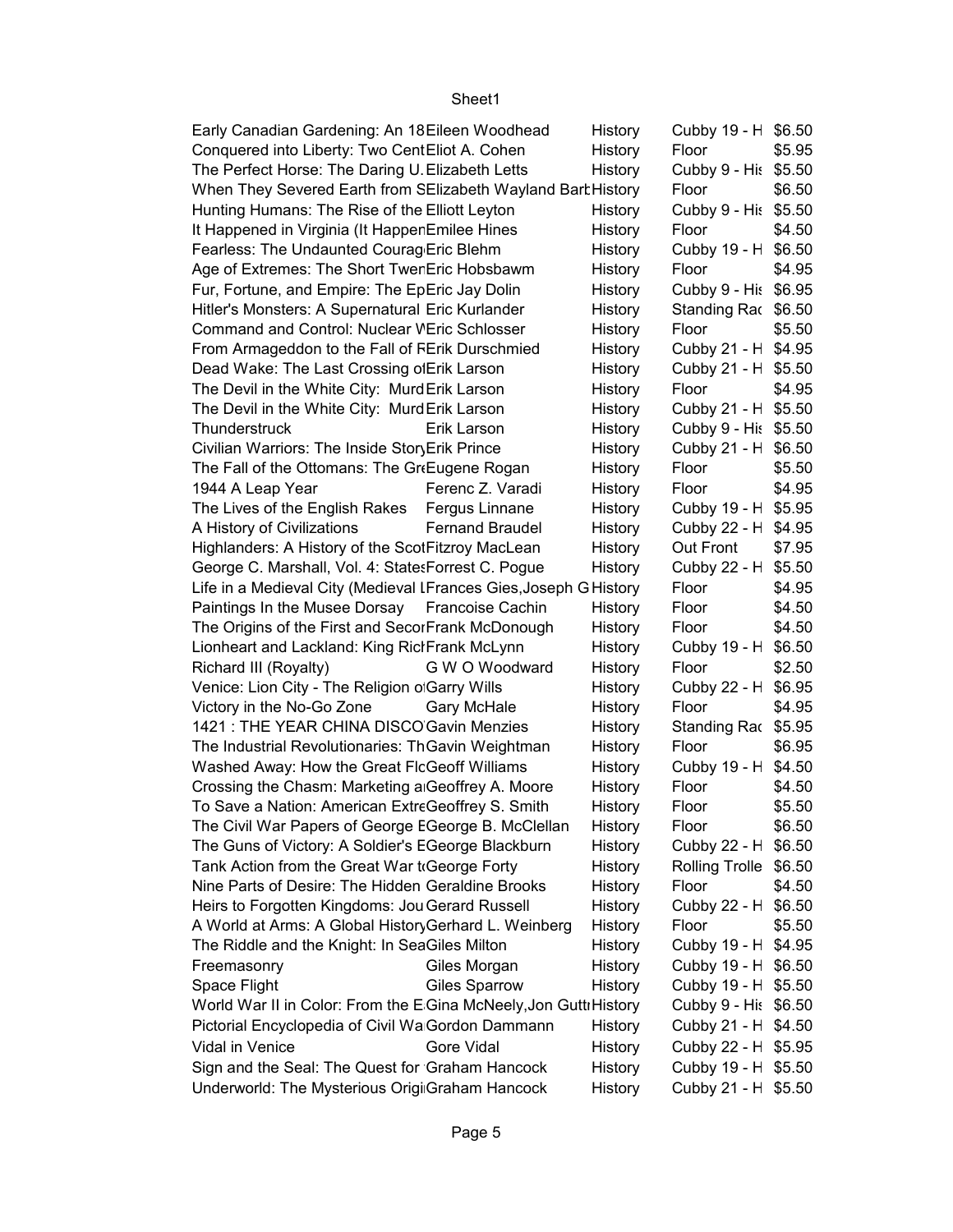| Mr Bligh's Bad Language: PassiorGreg Dening                                                                        |                                            | History            | Cubby 21 - H \$4.95                         |        |
|--------------------------------------------------------------------------------------------------------------------|--------------------------------------------|--------------------|---------------------------------------------|--------|
| Don't Tell the Newfoundlanders: TGreg Malone                                                                       |                                            | History            | Cubby 22 - H \$4.50                         |        |
| Signatures in Steel                                                                                                | Greg McDonnell                             | History            | B4                                          | \$7.25 |
| Illustrated Encyclopedia of the WcGunston, Bill                                                                    |                                            | History            | Rolling Trolle \$6.95                       |        |
| The Six-Day War: The Breaking oGuy Laron                                                                           |                                            | History            | Cubby 9 - His \$4.95                        |        |
| World War II                                                                                                       | H. P. Willmott                             | History            | Cubby 19 - H \$5.95                         |        |
| The Age of Total Warfare                                                                                           | H. W. Koch                                 | History            | Rolling Trolle \$6.50                       |        |
| Modern Warfare 1815-Present                                                                                        | H.W. Koch                                  | History            | Floor                                       | \$7.50 |
| Battles Lost and Won;: Great CanHanson W. Baldwin                                                                  |                                            | History            | Rolling Trolle \$6.50                       |        |
| Genius: A Mosaic of One Hundre Harold Bloom                                                                        |                                            | History            | Cubby 9 - His \$6.95                        |        |
| How To Read and Why                                                                                                | Harold Bloom                               | History            | Cubby 22 - H \$6.50                         |        |
| Story of the Group of Seven                                                                                        | Harry Hunkin                               | History            | Rolling Trolle \$4.95                       |        |
| Sleepwalking Through History                                                                                       | Haynes Johnson                             | History            | Cubby 21 - H \$5.50                         |        |
| Portraits of Bonaire                                                                                               | Henk; Gerritsen Guus RHistory              |                    | Floor                                       | \$5.50 |
| 1688: Revolution in the Family                                                                                     | Henri Vanderzee, Barba History             |                    | Floor                                       | \$4.50 |
| yours truly montreal                                                                                               | herbert francois                           | History            | B4                                          | \$5.95 |
| With Scott to the Pole: The Terra Herbert Ponting                                                                  |                                            | History            | Rolling Trolle \$7.95                       |        |
| SEAL Team Six: Memoirs of an EHoward E. Wasdin, StepHistory                                                        |                                            |                    | Floor                                       | \$6.95 |
| A People's History of the United SHoward Zinn                                                                      |                                            | History            | Floor                                       | \$5.50 |
| <b>Ultimate Special Forces</b>                                                                                     | <b>Hugh McManners</b>                      | History            | Cubby 21 - H \$4.95                         |        |
| Beau Brummell: The ultimate dan lan KELLY                                                                          |                                            | History            | Cubby 19 - H \$7.50                         |        |
| Hitler                                                                                                             | lan Kershaw                                | History            | Floor                                       | \$5.50 |
| The White Rose: Munich, 1942 <sup>1</sup> <i>Inge Scholl</i>                                                       |                                            | History            | Cubby 21 - H \$4.50                         |        |
| Tutankhamun: His Tomb and Its Tlorwerth Eiddon Stephe History                                                      |                                            |                    | Cubby 21 - H \$5.95                         |        |
| Men to Match My Mountains: The Irving Stone                                                                        |                                            | History            | Cubby 22 - H \$4.95                         |        |
| The Hitler years : a photographic (Ivor Matanle                                                                    |                                            | History            | Rolling Trolle \$6.50                       |        |
| Flyboys: A True Story of Courage James Bradley                                                                     |                                            | History            | Floor                                       | \$5.50 |
| The China Mirage: The Hidden HiJames Bradley                                                                       |                                            | History            | Floor                                       | \$6.50 |
| The Imperial Cruise: A Secret His James Bradley                                                                    |                                            | History            | Floor                                       | \$4.50 |
| Flags of Our Fathers                                                                                               |                                            |                    |                                             |        |
| The Arrow                                                                                                          | James Bradley, Ron PovHistory<br>James Dow | History            | Cubby 21 - H \$5.50                         |        |
|                                                                                                                    |                                            |                    | Cubby 22 - H \$5.50                         |        |
| 100 Days: the rush to judgment thJames Edwin Bagnall                                                               |                                            | History            | Standing Rac \$4.50                         |        |
| Dirty Little Secrets of World War I James F Dunnigan<br>Breaking The News: How the MecJames Fallows                |                                            | History            | Cubby 22 - H \$4.95<br>Cubby 9 - His \$4.50 |        |
|                                                                                                                    |                                            | History<br>History |                                             | \$5.50 |
| The Diary of Jack the Ripper: The James Maybrick<br>What Manner of Man                                             | James Ogle and Darnel History              |                    | Floor                                       | \$4.50 |
| <b>Emperor of the North</b>                                                                                        | James Raffan                               |                    | Floor                                       |        |
|                                                                                                                    |                                            | History            | Cubby 9 - His \$5.95                        |        |
| The Neandertal Enigma: Solving James Shreeve                                                                       |                                            | History            | Cubby 19 - H \$5.50                         |        |
| Gunpowder: The Players Behind IJames Travers                                                                       |                                            | History            | Cubby 21 - H \$6.50                         |        |
| The Dictionary of Cultural LiteracyJames Trefil, Joseph F. IHistory<br>Gray Work: Confessions of an An Jamie Smith |                                            |                    | Cubby 22 - H \$6.95<br>Cubby 21 - H \$6.50  |        |
|                                                                                                                    |                                            | History            |                                             |        |
| Farewell the Trumpets: An ImperJan Morris                                                                          |                                            | History            | Floor                                       | \$4.95 |
| Heaven's Command : An Imperial Jan Morris                                                                          |                                            | History            | Floor                                       | \$4.95 |
| Pax Britannica Climax of an Empi Jan Morris                                                                        |                                            | History            | Floor                                       | \$4.95 |
| The Alaska Highway                                                                                                 | Jane Haigh                                 | History            | Cubby 9 - His \$4.50                        |        |
| The All-True Travels and AdventuJane Smiley                                                                        |                                            | History            | Cubby 19 - H \$4.95                         |        |
| Collapse: How Societies Choose IJared Diamond                                                                      |                                            | History            | Cubby 9 - His \$5.50                        |        |
| On the Road to Kandahar: Travel: Jason Burke                                                                       |                                            | History            | Floor                                       | \$6.50 |
| A Brief History of the Tudor Age Jasper Ridley                                                                     |                                            | History            | Cubby 9 - His \$4.95                        |        |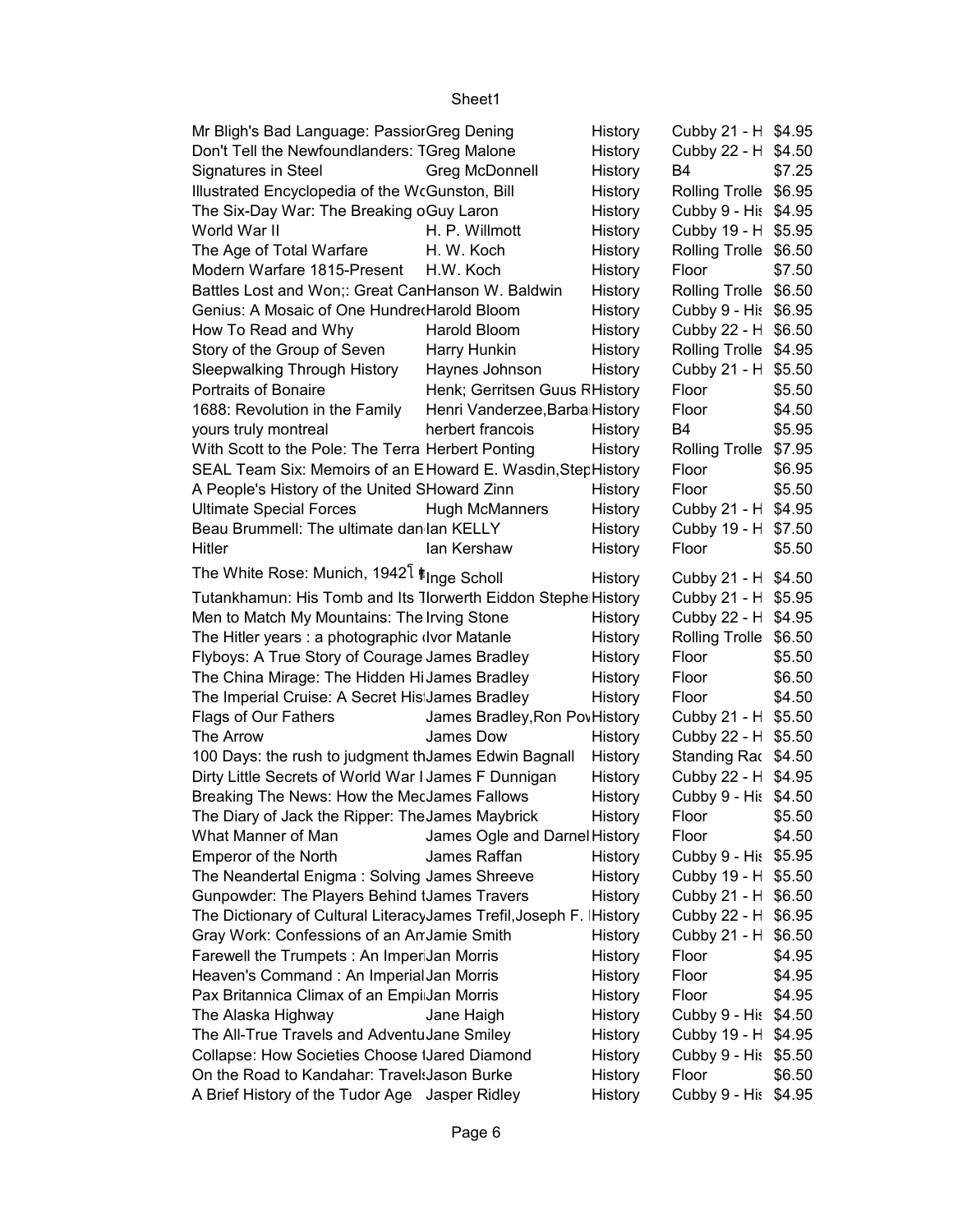| April 1865: The Month That SaverJay Winik                           |                               | History | Floor                                      | \$4.95 |
|---------------------------------------------------------------------|-------------------------------|---------|--------------------------------------------|--------|
| The Great War and the Shaping cJay Winter, Blaine Bagg History      |                               |         | Rolling Trolle                             | \$6.95 |
| Ottawa (English and French EditicJean Pigott                        |                               | History | B4                                         | \$5.50 |
| Gone for Soldiers: A Novel of the Jeff Shaara                       |                               | History | Floor                                      | \$6.50 |
| Blackwater: The Rise of the WorldJeremy Scahill                     |                               | History | Floor                                      | \$5.50 |
| Concept Aircraft: Prototypes, X PI Jim Winchester                   |                               | History | Floor                                      | \$6.50 |
| My Lady Scandalous: The AmazirJo Manning                            |                               | History | Cubby 19 - H \$6.95                        |        |
| She Captains: Heroines and Hellidoan Druett                         |                               | History | Cubby 21 - H \$6.50                        |        |
| She Captains: Heroines and Hellidoan Druett                         |                               | History | Cubby 19 - H \$6.50                        |        |
| Rocks: Carmichael and the GroupJoan Murray                          |                               | History | Cubby 21 - H \$5.50                        |        |
| No Safe Harbor: The Tragedy of t Joe Burnworth                      |                               | History | Cubby 9 - His \$6.50                       |        |
| Farewell the Peaceful Kingdom: TJoe C. W. Armstrong                 |                               | History | Cubby 21 - H \$6.95                        |        |
| Roman Mythology                                                     | Joel Schmidt                  | History | Floor                                      | \$5.96 |
| Erasmus and the Age of Reforma Johan Huizinga                       |                               | History | Standing Rac \$4.50                        |        |
| The Waning of the Middle Ages (I Johan Huizinga                     |                               | History | Cubby 22 - H \$5.95                        |        |
| Israel Under Fire: The Prophetic (John Ankerberg, Jimmy History     |                               |         | Cubby 21 - H \$4.95                        |        |
| Israel Under Fire: The Prophetic (John Ankerberg, Jimmy History     |                               |         | Cubby 21 - H \$4.95                        |        |
| The Adventures of Lewis and ClarJohn Bakeless                       |                               | History | Cubby 22 - H \$4.50                        |        |
| Among the Walking Wounded: ScJohn D. Conrad                         |                               | History | Cubby 19 - H \$5.50                        |        |
| The Long Way Home                                                   | John Demont                   | History | Cubby 22 - H \$6.50                        |        |
| Amusing the Million: Coney IslandJohn F. Kasson                     |                               | History | Floor                                      | \$4.50 |
| Wonderful World of Aircraft                                         | John HERITAGE                 | History | Rolling Trolle \$5.50                      |        |
| Dungeon, Fire and Sword: The KrJohn J. Robinson                     |                               | History | Floor                                      | \$5.95 |
| Absolute Monarchs: A History of tJohn Julius Norwich                |                               | History | Cubby 22 - H \$6.50                        |        |
| Mask of Command                                                     | John Keegan                   | History | Cubby 21 - H \$4.95                        |        |
| Soldiers                                                            | John Keegan                   | History | Rolling Trolle \$5.95                      |        |
| The Face of Battle                                                  | John Keegan                   | History | Cubby 21 - H \$4.95                        |        |
| The Face Of Battle: A Study of AcJOHN KEEGAN                        |                               | History | Cubby 22 - H \$4.50                        |        |
| The Mask of Command: A Study John Keegan                            |                               | History | Standing Rac \$4.50                        |        |
| The Nature of War                                                   | John Keegan, Joseph DiHistory |         | Rolling Trolle \$6.95                      |        |
|                                                                     |                               |         | Floor                                      | \$6.50 |
| The Great Mortality: An Intimate IJohn Kelly                        |                               | History |                                            |        |
| The Mission Song: A Novel                                           | John le Carre                 | History | Cubby 9 - His \$6.50                       |        |
| The Honourable Schoolboy                                            | John LeCarre                  | History | Cubby 2-Pop \$5.95                         |        |
| Currier & Ives chronicles of Ameri John Lowell Pratt<br>Kublai Khan |                               | History | B4                                         | \$6.95 |
| Churchill                                                           | John Man<br>John Moran        | History | Cubby 21 - H \$5.50                        |        |
|                                                                     |                               | History | Cubby 19 - H \$4.95<br>Cubby 22 - H \$6.50 |        |
| The Night Blitz: 1940-1941                                          | John Philip Ray               | History |                                            |        |
| Paris                                                               | John Russell                  | History | Cubby 22 - H \$6.95                        |        |
| The Ebola War                                                       | John W. Egan, Bakar M History |         | Cubby 9 - His \$4.50                       |        |
| Andrew Wyeth: The Helga Picture John Wilmerding                     |                               | History | Rolling Trolle \$6.95                      |        |
| Missoula: Rape and the Justice S Jon Krakauer                       |                               | History | Standing Rac \$6.50                        |        |
| Missoula: Rape and the Justice S Jon Krakauer                       |                               | History | Cubby 21 - H \$6.50                        |        |
| The Search for Modern China, 2n Jonathan D. Spence                  |                               | History | Cubby 21 - H \$4.95                        |        |
| Unlikely Soldiers: how Two CanacJonathan Vance                      |                               | History | Floor                                      | \$6.50 |
| Prelude to Terror: the Rogue CIA, Joseph J. Trento                  |                               | History | Floor                                      | \$6.50 |
| Dunkirk: The History Behind the MJoshua Levine                      |                               | History | Customer rec \$4.50                        |        |
| Perserverance Pranks & Pride: TaJoy V. C. Forbes                    |                               | History | Cubby 22 - H \$4.50                        |        |
| Antiques Price Guide 2004                                           | <b>Judith Miller</b>          | History | Floor                                      | \$6.95 |
| Something to Declare: Essays on Julian Barnes                       |                               | History | Cubby 22 - H \$6.50                        |        |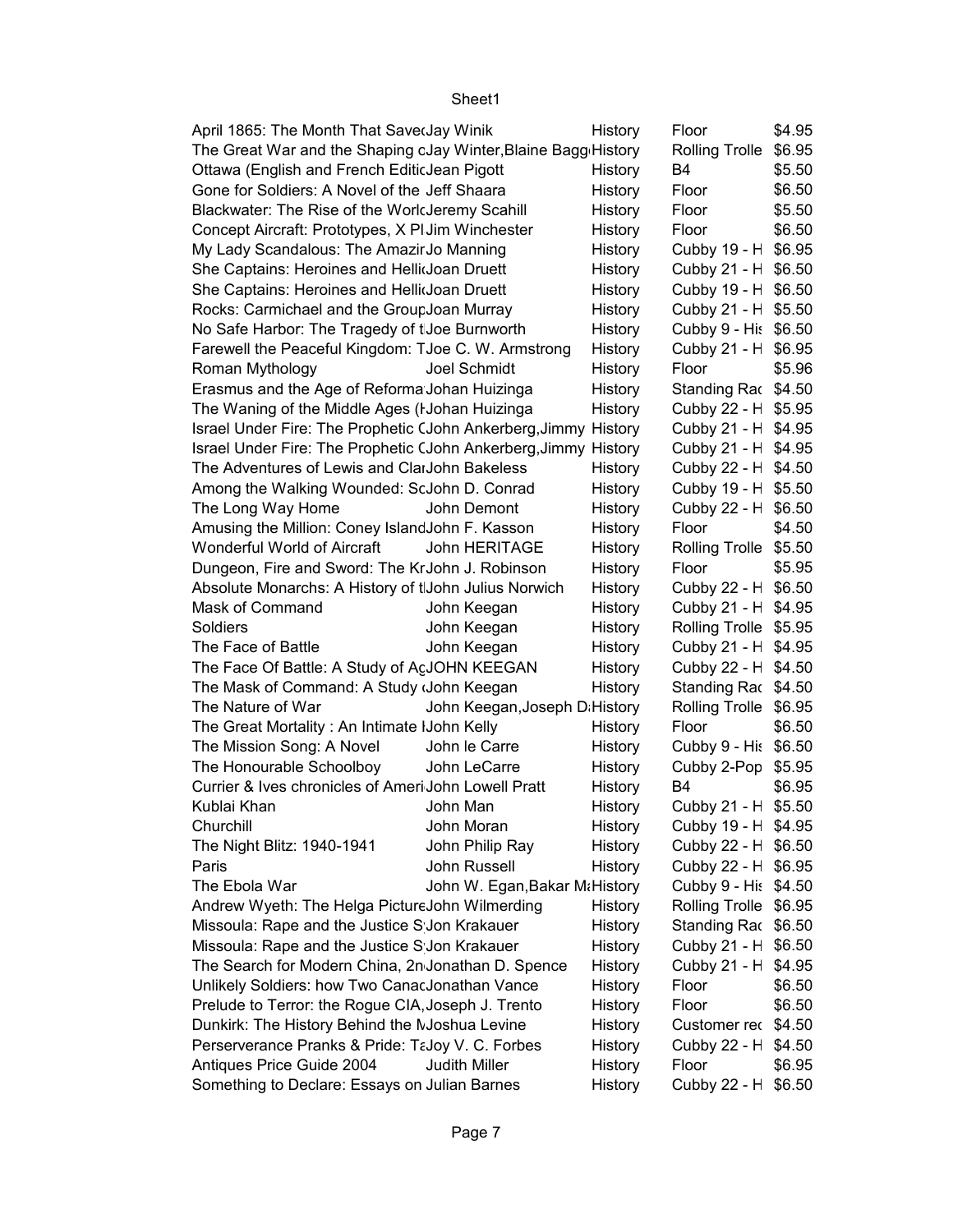|         | Old World, New World: Great Brit Kathleen Burk                          |                                 | <b>History</b> | Cubby 21 - H \$6.50   |        |
|---------|-------------------------------------------------------------------------|---------------------------------|----------------|-----------------------|--------|
|         | The Nature of Gold: An Environm Kathryn Morse                           |                                 | History        | Floor                 | \$6.50 |
|         | The Head of God: The Lost Trea: Keith Laidler                           |                                 | History        | Cubby 19 - H \$6.50   |        |
|         | 100 years, the Royal Canadian R <sub>f</sub> Ken Bell, C.P. Stacey      |                                 | History        | Floor                 | \$6.50 |
|         | Frontier Cowboys and the Great LKen Mather                              |                                 | History        | Cubby 21 - H \$4.50   |        |
|         | How The Scots Invented Canada Ken McGoogan                              |                                 | History        | Floor                 | \$5.50 |
|         | He Who Dares<br>Kennedy                                                 |                                 | History        | Cubby 22 - H \$3.50   |        |
|         | Fatal passage: The untold story o Kenneth McGoogan                      |                                 | History        | Floor                 | \$6.50 |
|         | Blood and Fears: How America's Kevin Wilson                             |                                 | History        | Cubby 21 - H \$6.50   |        |
|         | Humble Men in Company: The unKirby Evans                                |                                 | History        | Floor                 | \$5.50 |
|         | COVID-19: The Great Reset                                               | Klaus Schwab, Thierry MHistory  |                | Standing Rac \$4.50   |        |
|         | 500 Days: Secrets and Lies in the Kurt Eichenwald                       |                                 | History        | Standing Rac \$5.95   |        |
|         | Conspiracy of Fools: A True StoryKurt Eichenwald                        |                                 | History        | Rolling Trolle \$6.50 |        |
|         | I Married the Klondike                                                  | Laura Beatrice Berton           | History        | Floor                 | \$5.95 |
|         | The Lynching: The Epic CourtroorLaurence Leamer                         |                                 | History        | Cubby 19 - H \$6.50   |        |
|         | George Rodrigue: A Cajun Artist Lawrence S. Freundlich History          |                                 |                | Rolling Trolle \$6.50 |        |
|         | George Rodrigue: A Cajun Artist Lawrence S. Freundlich History          |                                 |                | Rolling Trolle \$6.50 |        |
|         | The Secret History of Extraterrest Len Kasten                           |                                 | History        | Floor                 | \$4.50 |
|         | The Battle of Britain; Time-Life BcLeonard Mosley                       |                                 | History        | Rolling Trolle \$4.50 |        |
|         | What We Remember                                                        | Lesley Anne Airth               | History        | Floor                 | \$4.50 |
|         | <b>Harvey Girls</b>                                                     | Lesley Poling-Kempes History    |                | Floor                 | \$4.50 |
|         | Redcoats and Loyalists, 1760-181 Leslie F Hannon                        |                                 | History        | Rolling Trolle \$4.50 |        |
|         | Peacekeeper: The Road to SarajeLewis MacKenzie, Majo History            |                                 |                | Standing Rac \$6.50   |        |
|         | The Da Vinci Legacy                                                     | Lewis Perdue                    | History        | Cubby 21 - H \$3.95   |        |
|         | The Sea and Civilization: A MaritirLincoln Paine                        |                                 | History        | Cubby 22 - H \$6.50   |        |
|         | We Did Nothing: Why the Truth DLinda Polman                             |                                 | History        | Cubby 21 - H \$4.50   |        |
|         | Going Dutch: How England Plund Lisa Jardine                             |                                 | History        | Cubby 21 - H \$5.25   |        |
|         | The Alamo (Original Title: 13 DayLon Tinkle                             |                                 | History        | Floor                 | \$2.95 |
|         | War Diaries, 1939-1945 : Field MtLord Alan Alanbrooke                   |                                 | History        | Cubby 21 - H \$5.50   |        |
|         | Last Hope Island: Britain, OccupicLynne Olson                           |                                 | History        | Floor                 | \$5.50 |
|         | Carnival                                                                | M. C. Helldorfer                | History        | Cubby 22 - H \$5.50   |        |
|         | Corvettes Canada: Convoy Veter Mac Johnston                             |                                 | History        | Cubby 21 - H \$5.95   |        |
|         | Warsaw 1944: An Insurgent <sup>[</sup> $\blacksquare$ JMagda Czajkowski |                                 | History        | Cubby 21 - H \$6.50   |        |
|         | In the Eye of the Storm: Comman Major General Patrick CHistory          |                                 |                | Floor                 | \$3.95 |
|         | Jesuits: History and Legend of the Manfred Barthel                      |                                 | History        | Cubby 22 - H \$6.50   |        |
|         | Franchise: The Golden Arches in Marcia Chatelain                        |                                 | <b>History</b> | Standing Rac \$6.50   |        |
|         | Pirates: A Swashbuckling JourneyMarco Carini, Flora MactHistory         |                                 |                | Cubby 9 - His \$6.50  |        |
|         | Lone Survivor: The Eyewitness A Marcus Luttrell                         |                                 | History        | Standing Rac \$3.95   |        |
|         | Days of the rebels: 1815-1840 (C:Margaret Eleanor AtwocHistory          |                                 |                | Rolling Trolle \$4.50 |        |
|         | Paris 1919: Six Months That CharMargaret MacMillan                      |                                 | History        | Cubby 8 - Po \$5.95   |        |
|         | The Geometry of Love: Space TimMargaret Visser                          |                                 | History        | Cubby 9 - His \$4.50  |        |
|         | The Holocaust Chronicle                                                 | Marilyn J. Harran, John History |                | Rolling Trolle \$7.50 |        |
|         | A History of the Wife                                                   | Marilyn Yalom                   | History        | Cubby 19 - H \$4.50   |        |
|         | The Biographical Dictionary of WcMark Boatner                           |                                 | History        | Floor                 | \$6.95 |
|         | 1968: The Year That Rocked the 'Mark Kurlansky                          |                                 | History        | Cubby 21 - H \$4.50   |        |
| ~~NEW~~ | No Easy Day: The Autobiography Mark Owen, Kevin Mauri History           |                                 |                | Customer rec \$6.95   |        |
|         | No Easy Day: The Autobiography Mark Owen, Kevin Mauri History           |                                 |                | Cubby 9 - His \$6.95  |        |
|         | Ortona: Canada's Epic World WalMark Zuehlke                             |                                 | History        | Cubby 19 - H \$5.50   |        |
|         |                                                                         |                                 |                |                       |        |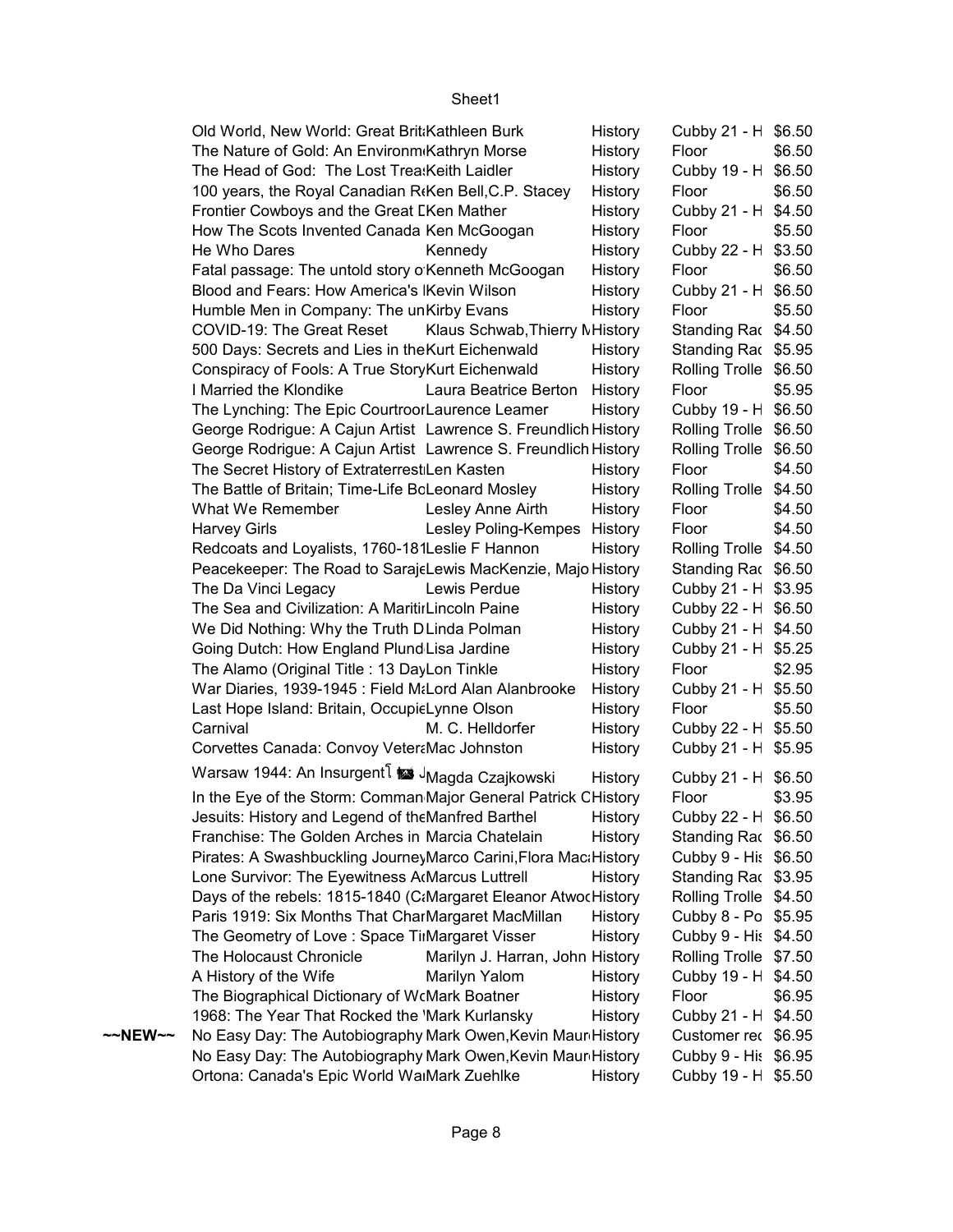| The Liri Valley: Canada's World WMark Zuehlke                     | History | Cubby 19 - H \$5.50   |        |
|-------------------------------------------------------------------|---------|-----------------------|--------|
| Liberation (World War II Series) Martin Blumenson, Time History   |         | Rolling Trolle \$4.50 |        |
| Not Out Of Africa: How ""Afrocent Mary Lefkowitz                  | History | Standing Rac \$4.50   |        |
| State by State: A Panoramic PortrMatt Weiland, Sean Wils History  |         | Cubby 9 - His \$6.50  |        |
| The Great Big Book of Horrible TrMatthew White                    | History | Cubby 21 - H \$5.95   |        |
| Legacies<br>Maury Leibovitz                                       | History | Floor                 | \$6.50 |
| Goliath: Life and Loathing in GreaMax Blumenthal                  | History | Cubby 19 - H \$6.50   |        |
| All Hell Let Loose: The World at VMax Hastings                    | History | Cubby 21 - H \$4.95   |        |
| The betrayal of Canada<br>Mel Hurtig                              | History | Rolling Trolle \$5.95 |        |
| Ancient Traces Mysteries in AncieMichael Baigent                  | History | Cubby 21 - H \$6.50   |        |
| More Than Free Gold: Mineral Ex Michael Barnes                    | History | Cubby 21 - H \$5.95   |        |
| Holy Grail Across the Atlantic<br>Michael Bradley                 | History | Cubby 9 - His \$4.50  |        |
| Close to Shore: A True Story of T <sub>I</sub> Michael Capuzzo    | History | Cubby 19 - H \$6.50   |        |
| Lament for an Ocean: The Collap Michael Harris                    | History | Cubby 19 - H \$6.50   |        |
| The town that died: The true story Michael J Bird                 | History | Floor                 | \$4.50 |
| 1939: The Alliance That Never W:Michael Jabara Carley History     |         | Cubby 21 - H \$6.50   |        |
| Dead Sea Scrolls, The<br>Michael O. Wise, Martin History          |         | Floor                 | \$5.95 |
| The Omnivore's Dilemma: A Natu Michael Pollan                     | History | Cubby 9 - His \$4.50  |        |
| A Brief History of King Arthur<br>Mike Ashley                     | History | Standing Rac \$4.50   |        |
| C. Q. B: Close Quarter Battle<br><b>Mike Curtis</b>               | History | Cubby 22 - H \$3.50   |        |
| Who Am I To Complain A Quick FMike Harper                         | History | Floor                 | \$4.50 |
| Buried in the Woods: Sawmill Gh(Mike Parker                       | History | Cubby 19 - H \$4.95   |        |
| Milestones of Manned Flight<br><b>MIKE SPICK</b>                  | History | Rolling Trolle \$6.50 |        |
| Seals: The US Navy's Elite Fightir Mir Bahmanyar, Chris O History |         | Standing Rac \$6.50   |        |
| Secret Societies and Creepy Cult: Moore, Jonathan J               | History | Cubby 21 - H \$5.50   |        |
| Son of Hamas: A Gripping AccourMosab Hassan Yousef, IHistory      |         | Cubby 22 - H \$4.95   |        |
| The Forgotten: Canadian Pows, ENathan M. Greenfield               | History | Cubby 21 - H \$5.95   |        |
| Bunker Hill: A City, A Siege, A Re Nathaniel Philbrick            | History | Floor                 | \$5.50 |
| In the Hurricane's Eye: The GeniuNathaniel Philbrick              | History | Floor                 | \$6.50 |
| The Last Stand: Custer, Sitting BrNathaniel Philbrick             | History | Floor                 | \$5.95 |
| Valiant Ambition: George Washin Nathaniel Philbrick               | History | Floor                 | \$6.50 |
| National Geographic Eyewitness tNational Geographic SoHistory     |         | Cubby 19 - H \$6.50   |        |
| A History of Scotland: Look Behin Neil Oliver                     | History | Floor                 | \$4.50 |
| The Worldwide History of WarfareNEWARK TIM                        | History | Cubby 19 - H \$5.50   |        |
| Civilization: The West and the Re Niall Ferguson                  | History | Cubby 22 - H \$6.50   |        |
| Empire: The Rise and Demise of INiall Ferguson                    | History | Floor                 | \$5.25 |
| The Cash Nexus: Economics And Niall Ferguson                      | History | Cubby 22 - H \$6.50   |        |
| The House of Rothschild: Money': Niall Ferguson                   | History | Cubby 19 - H \$6.50   |        |
| The War of the World: Twentieth-Niall Ferguson                    | History | Cubby 19 - H \$6.95   |        |
| Ian Fleming's Commandos: The SNicholas Rankin                     | History | Rolling Trolle \$6.50 |        |
| Crown of Blood<br>Nicola Tallis                                   | History | Cubby 9 - His \$5.50  |        |
| The Immortals: History's Fighting Nigel Cawthorne                 | History | Cubby 19 - H \$6.95   |        |
| Tyrants: History's 100 Most Evil DNigel Cawthorne                 | History | Cubby 19 - H \$4.95   |        |
| Man on the Move: Great Journeys Nigel Hawkes                      | History | Rolling Trolle \$6.50 |        |
| National Geographic Atlas Of WorNoel Grove                        | History | Cubby 19 - H \$6.95   |        |
| Vanished Kingdoms: The Rise an Norman Davies                      | History | Cubby 22 - H \$5.40   |        |
| Oswald's Tale: An American MystNorman Mailer                      | History | Floor                 | \$6.50 |
| Prisoners in the Tower (Pitkin Gui Olwen Hedley                   | History | Cubby 22 - H \$3.50   |        |
| The Prospect Before Her: A Histo Olwen Hufton                     | History | Cubby 19 - H \$5.95   |        |
|                                                                   |         |                       |        |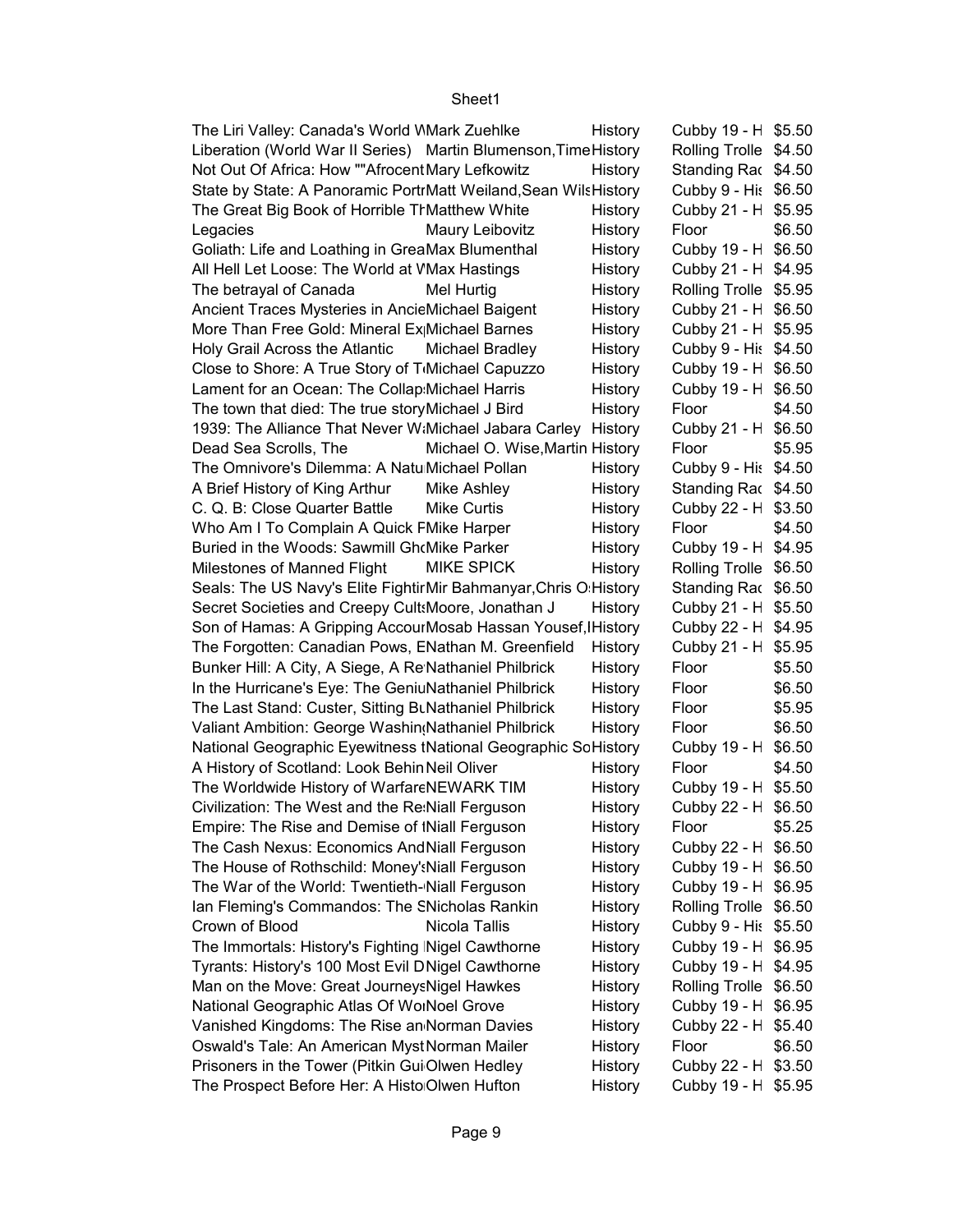| Inside the Jihad: My Life with Al QOmar Nasiri                               |                                   | History | Standing Rac \$4.50   |        |
|------------------------------------------------------------------------------|-----------------------------------|---------|-----------------------|--------|
| The Donnellys Must Die                                                       | Orlo Miller                       | History | Rolling Trolle \$5.95 |        |
| The Decline of the West (Abridge Oswald Spengler                             |                                   | History | Floor                 | \$4.95 |
| The Civil War: The American Iliad Otto Eisenschiml, Ralph History            |                                   |         | Rolling Trolle \$6.95 |        |
| Against All Odds: The Untold StorP.J. Naworynski                             |                                   | History | Cubby 19 - H \$4.95   |        |
| Pam Hobbs' Britain                                                           | Pam Hobbs                         | History | Floor                 | \$4.95 |
| Fanny Trollope: The Life and Adv <sub>'</sub> Pamela Neville-Sington History |                                   |         | Cubby 19 - H \$6.50   |        |
| When Passion Reigned: Sex And Patricia Anderson                              |                                   | History | Cubby 19 - H \$6.50   |        |
| The Grand Tour                                                               | Patricia C. Wrede, Carol History  |         | Cubby 19 - H \$3.95   |        |
| Ground Truth: 3 Para Return to AlPatrick Bishop                              |                                   | History | Floor                 | \$6.50 |
| Fire Strike 7                                                                | Paul Grahame                      | History | Standing Rac \$4.50   |        |
| Merchants of Venus: Inside Harle Paul Grescoe                                |                                   | History | Cubby 19 - H \$6.50   |        |
| The Nazi Files: Chilling Case StucPaul Roland                                |                                   | History | Cubby 19 - H \$5.50   |        |
| A Brief History of Medicine                                                  | Paul Strathern                    | History | Standing Rac \$4.95   |        |
| A War Against Truth: An Intimate Paul William Roberts                        |                                   | History | Rolling Trolle \$6.50 |        |
| Spitfire Pilot                                                               | Perry Bauchman                    | History | Cubby 9 - His \$3.95  |        |
| <b>Ancient Inventions</b>                                                    | Peter & Nick Thorpe JarHistory    |         | Floor                 | \$6.50 |
| Albion                                                                       | Peter Ackroyd                     | History | Cubby 19 - H \$5.95   |        |
| The Druids                                                                   | Peter Berresford Ellis            | History | Cubby 19 - H \$5.50   |        |
| Hostages to Fortune: The United IPeter C Newman                              |                                   | History | Floor                 | \$6.50 |
| Allied pistols, rifles and grenades Peter Chamberlain                        |                                   | History | Floor                 | \$5.50 |
| Canada-1892: Portrait of a promis Peter Charles Newman History               |                                   |         | Floor                 | \$6.95 |
| Canada-1892: Portrait of a promisPeter Charles Newman History                |                                   |         | Rolling Trolle \$6.95 |        |
| The Voyage of the Matthew: JohnPeter Firstbrook                              |                                   | History | Floor                 | \$5.95 |
| The New Silk Roads: The Presen Peter Frankopan                               |                                   | History | Floor                 | \$6.50 |
| J. Robert Oppenheimer: ShattereiPeter Goodchild                              |                                   | History | Floor                 | \$5.95 |
| The Irish Famine (Abrams Discov Peter Gray                                   |                                   | History | Cubby 19 - H \$3.95   |        |
| The Secret History of Cults: BizariPeter Haining                             |                                   | History | Standing Rac \$4.50   |        |
| The Century                                                                  | Peter Jennings, Todd Br History   |         | Out Front             | \$6.95 |
| One Nation, Under Gods: A New , Peter Manseau                                |                                   | History | Cubby 21 - H \$6.50   |        |
| Titans: How the New Canadian EsPeter Newman                                  |                                   | History | Cubby 22 - H \$6.50   |        |
| War Beneath the Sea: SubmarinePeter Padfield                                 |                                   | History | Cubby 22 - H \$5.95   |        |
| Hastings (Great Battles)                                                     | Peter Poyntz Wright               | History | Cubby 21 - H \$4.50   |        |
| To war with Wellington: From the Peter SNOW                                  |                                   | History | Cubby 21 - H \$6.50   |        |
| Spy Catcher The Candid Autobioc Peter Wright                                 |                                   | History | Cubby 22 - H \$5.95   |        |
| Bay of Pigs: The Untold Story                                                | Peter Wyden                       | History | Rolling Trolle \$5.95 |        |
| D-DAY.                                                                       | Peter Young                       | History | Rolling Trolle \$5.95 |        |
| Ghosts: Vintage Aircraft of World Philip Makanna, Jeffrey IHistory           |                                   |         | Cubby 21 - H \$4.95   |        |
| It seems like only yesterday: Air CPhilip Smith                              |                                   | History | Cubby 21 - H \$4.50   |        |
| The Vertigo Years: Change and CPhilipp Blom                                  |                                   | History | Floor                 | \$6.50 |
| The Other Tudors                                                             | Philippa Jones                    | History | Cubby 22 - H \$5.50   |        |
| East West Street: On the Origins Philippe Sands                              |                                   | History | Floor                 | \$5.50 |
| Flames Across the Border: The C Pierre Berton                                |                                   | History | Cubby 22 - H \$5.95   |        |
| Klondike: The Last Great Gold RuPierre Berton                                |                                   | History | Floor                 | \$0.95 |
| Marching As To War: Canada's TiPierre Berton                                 |                                   | History | Floor                 | \$6.50 |
| Prisoners of the North                                                       | Pierre Berton                     | History | Cubby 22 - H \$6.50   |        |
| Two Innocents in Red China                                                   | Pierre Elliot Trudeau, Ja History |         | Floor                 | \$6.50 |
| Flames Across the Border 1813-1 Pierre. Berton                               |                                   | History | Floor                 | \$6.50 |
| Port Lligat Salvador Dali House-MPixtot Antonio Aguer McHistory              |                                   |         | Floor                 | \$4.50 |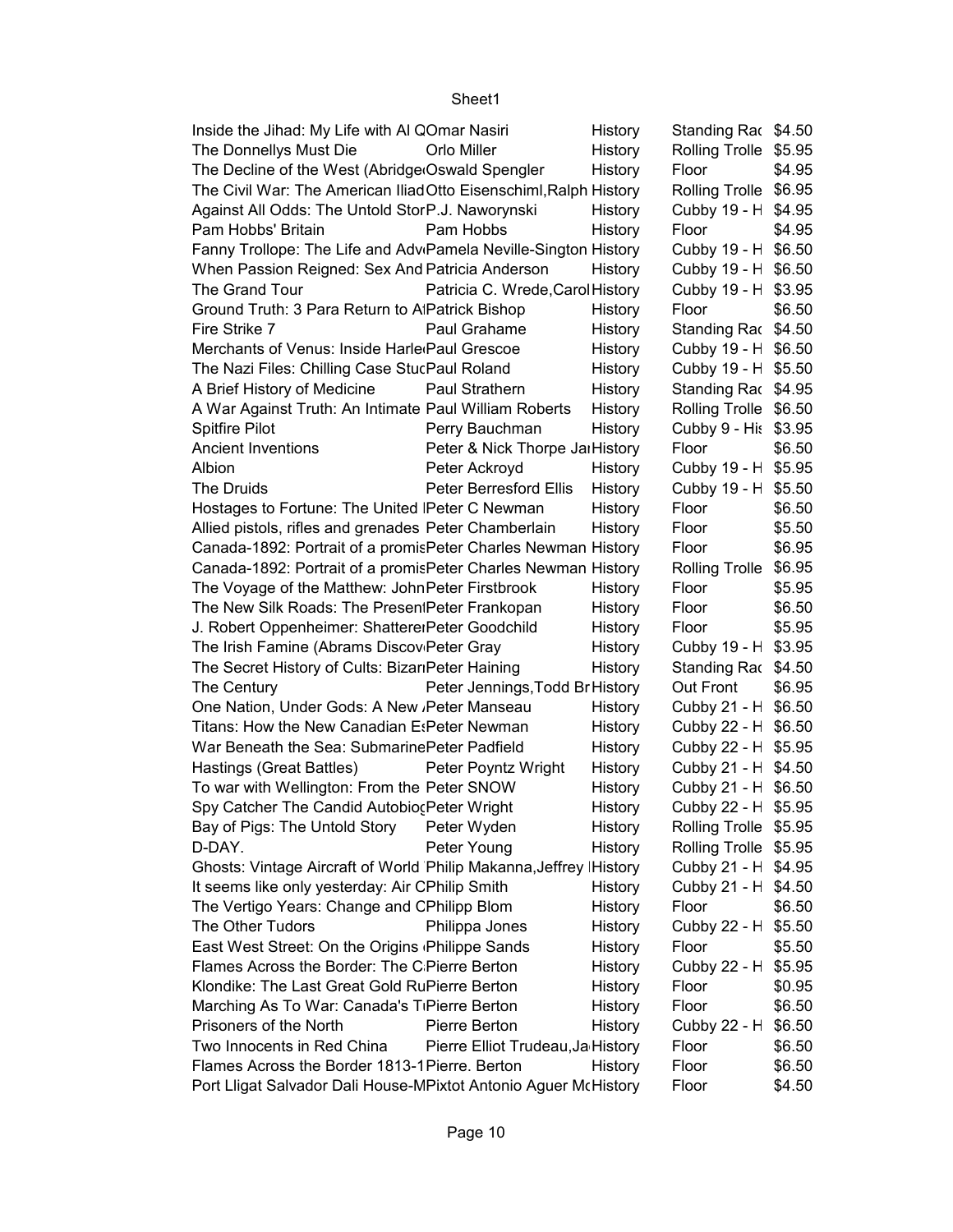| The Subterranean Army of EmporQin Shi Huang                                 |                                     | History | Cubby 21 - H \$4.95   |        |
|-----------------------------------------------------------------------------|-------------------------------------|---------|-----------------------|--------|
| Basilica: The Splendor and the ScR. A. Scotti                               |                                     | History | Standing Rac \$4.50   |        |
| The Rise and Fall of the Berlin W <sub>i</sub> R. G. Grant                  |                                     | History | Cubby 21 - H \$4.95   |        |
| Mussolini's Italy: Life Under the F&R. J. B. Bosworth                       |                                     | History | Cubby 9 - His \$7.50  |        |
| Great Campaigns Of World War I R.H. (Major General) et History              |                                     |         | Cubby 22 - H \$5.95   |        |
| Drift: The Unmooring of American Rachel Maddow                              |                                     | History | Standing Rac \$4.95   |        |
| Bag Man: The Wild Crimes, Auda Rachel Maddow, Michae History                |                                     |         | Standing Rac \$6.50   |        |
| Island fighting (World War II)                                              | <b>Rafael Steinberg</b>             | History | Rolling Trolle \$4.50 |        |
| Caesar Against The Celts                                                    | Ramon L. Jimenez                    | History | Cubby 21 - H \$6.50   |        |
| I Know That Name!: The People ERandy Ray, Mark Kearn History                |                                     |         | Cubby 22 - H \$4.50   |        |
| The Victory: The Six-Day War of 'Raphael Bashan                             |                                     | History | Cubby 21 - H \$5.50   |        |
| The Illustrated Directory of a CentRay Bonds                                |                                     | History | Floor                 | \$4.95 |
| The Egyptian Book of the Dead: TRaymond Faulkner, Ogd History               |                                     |         | Cubby 9 - His \$4.95  |        |
| HANDY HISTORY ANSWER BO(Rebecca Ferguson                                    |                                     | History | Cubby 21 - H \$5.95   |        |
| War Dogs (Ya Edition)                                                       | Rebecca Frankel                     | History | Floor                 | \$4.50 |
| Navies Of World War 3                                                       | Rh Value Publishing                 | History | Cubby 22 - H \$6.50   |        |
| World War 11 In Photographs                                                 | Rh Value Publishing                 | History | Rolling Trolle \$5.95 |        |
| SAS Operation Storm: Nine Men , Richard Belfield, Roger (History            |                                     |         | Cubby 19 - H \$4.95   |        |
| Fragile Glory: A Portrait of France Richard Bernstein                       |                                     | History | Floor                 | \$6.50 |
| The War In the Desert-Time-Lfe \Richard Collier                             |                                     | History | Rolling Trolle \$4.50 |        |
| And Then All Hell Broke Loose: T'Richard Engel                              |                                     | History | Floor                 | \$6.50 |
| The Illustrated History of the Civil Richard Humble                         |                                     | History | Floor                 | \$6.50 |
| Atlas of World War II                                                       | <b>Richard Natkiel</b>              | History | Floor                 | \$6.95 |
| Atlas of World War II                                                       | <b>Richard Natkiel</b>              | History | Rolling Trolle \$6.50 |        |
| Suicide Squads: The Men and MaRichard O'Neill                               |                                     | History | Rolling Trolle \$6.50 |        |
| The Passion of the Western Mind Richard Tarnas                              |                                     | History | Rolling Trolle \$5.50 |        |
| A Century of Manned Flight                                                  | <b>Richard Townshend BicHistory</b> |         | Rolling Trolle \$6.50 |        |
| A Brief History of Mutiny                                                   | Richard Woodman                     | History | Cubby 19 - H \$4.50   |        |
| The Pirate Coast: Thomas Jeffers Richard Zacks                              |                                     | History | Floor                 | \$5.50 |
| Fate Has Control                                                            | Rick Zyvitski                       | History | Floor                 | \$4.95 |
| Blitzkrieg (World War II - Time-Lif Robert & the Editors of History         |                                     |         | Rolling Trolle \$4.50 |        |
| Discovery Of The Bismark                                                    | <b>Robert Ballard</b>               | History | Rolling Trolle \$5.50 |        |
| Exploring the Lost Wreck of the IsRobert D. Ballard                         |                                     | History | Rolling Trolle \$5.50 |        |
| America Firsthand: From ReconstRobert D. Marcus, David History              |                                     |         | Floor                 | \$4.50 |
| Culture of Complaint: The Fraying Robert Hughes                             |                                     | History | Cubby 22 - H \$5.95   |        |
| The Fatal Shore: The Epic of Aus Robert Hughes                              |                                     | History | Floor                 | \$5.50 |
| Young Henry: The Rise of Henry \Robert Hutchinson                           |                                     | History | Cubby 22 - H \$6.50   |        |
| Dunkirk: The British Evacuation, 1Robert Jackson                            |                                     | History | Floor                 | \$4.50 |
| The World's Great Battleships: FriRobert Jackson                            |                                     | History | Cubby 21 - H \$5.50   |        |
| The World's Great Battleships: FriRobert Jackson                            |                                     | History | Cubby 22 - H \$5.50   |        |
| Prelude to War (World War II #1) Robert T. Elson                            |                                     | History | Rolling Trolle \$4.50 |        |
| The Italian Campaign (World WarRobert Wallace                               |                                     | History | Rolling Trolle \$4.50 |        |
| 2666: A Novel                                                               | Roberto Bolano                      | History | Cubby 9 - His \$6.95  |        |
| Classical World: An Epic History FRobin Lane Fox                            |                                     | History | Cubby 22 - H \$4.95   |        |
| The Dieppe Raid: The Story of the Robin Neillands                           |                                     | History | Standing Rac \$6.50   |        |
| Epic Adventure: Epic Voyages (E <sub>I</sub> Robyn Mundy, Nigel Rig History |                                     |         | Floor                 | \$4.50 |
| Confederate Goliath: The Battle oRod Gragg                                  |                                     | History | Cubby 22 - H \$4.50   |        |
| La Vie En Bleu: France And The FRod Kedward                                 |                                     | History | Cubby 22 - H \$4.50   |        |
| <b>Great Explorers</b>                                                      | Roderic Owen                        | History | Rolling Trolle \$6.50 |        |
|                                                                             |                                     |         |                       |        |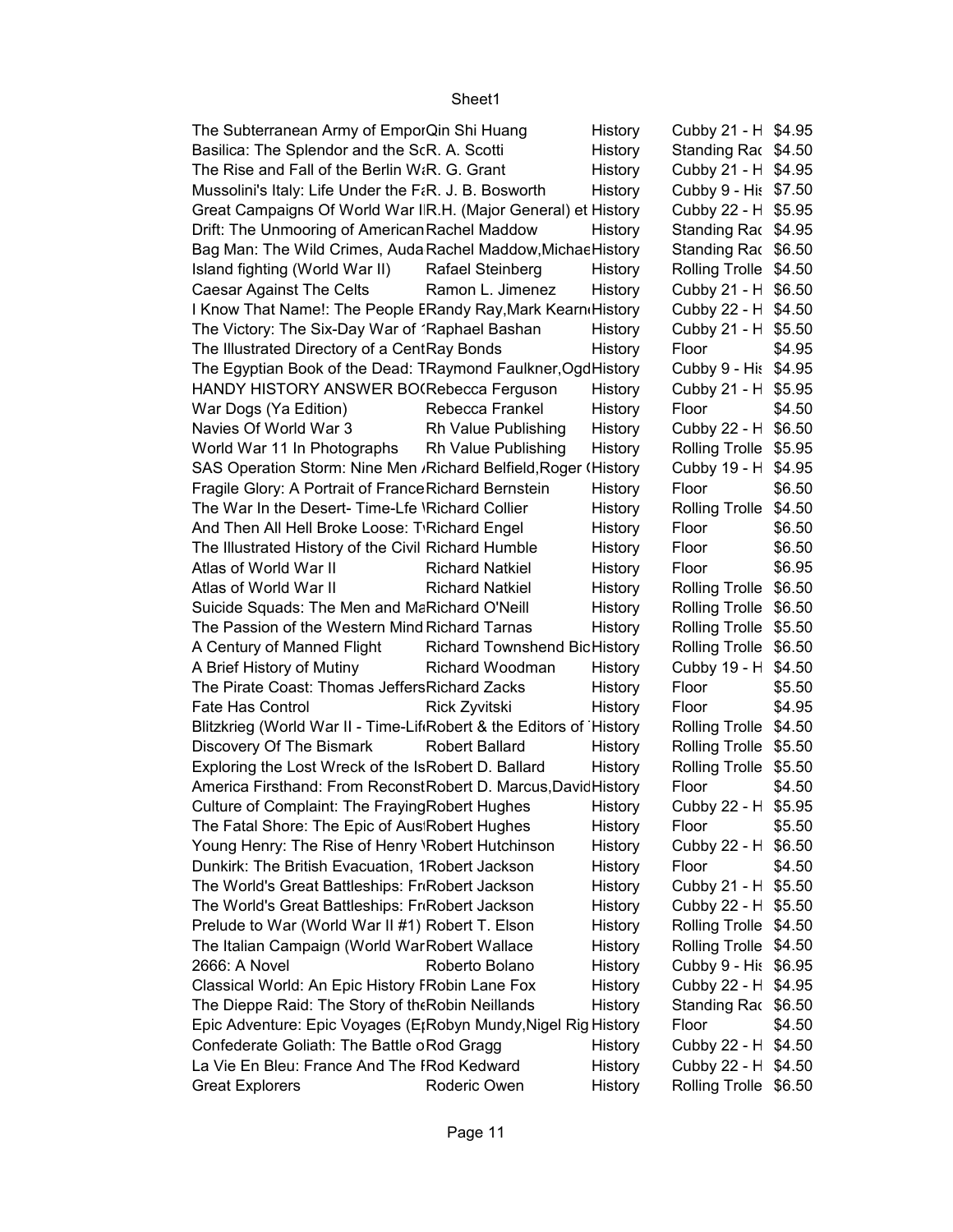| The World's Great Tanks from 19 Roger Ford                          |                                | History | Floor                 | \$5.50 |
|---------------------------------------------------------------------|--------------------------------|---------|-----------------------|--------|
| The world's great machine guns frRoger. [MACHINE GUNHistory         |                                |         | Rolling Trolle \$6.50 |        |
| The History of Canada Series - TIRon Graham                         |                                | History | Floor                 | \$4.95 |
| The One Percent Doctrine: Deep Ron Suskind                          |                                | History | Floor                 | \$6.50 |
| Sailing Ships: Pop-Up Book                                          | Ron Van Der Meer, Alan History |         | Out Front             | \$4.95 |
| Partisans and Guerrillas (Time Lif Ronald H. Bailey                 |                                | History | Rolling Trolle \$4.50 |        |
| Time Life World War II, Vol. 8: Th Ronald H. Bailey, Time L History |                                |         | Rolling Trolle \$4.50 |        |
| Reset: Reclaiming the Internet for Ronald J. Deibert                |                                | History | Cubby 21 - H \$5.95   |        |
| Short History Of Progress                                           | Ronald Wright                  | History | Standing Rac \$4.50   |        |
| Stalin's Daughter: The Extraordin&Rosemary Sullivan                 |                                | History | Cubby 22 - H \$5.50   |        |
| Leonardo and the Last Supper                                        | Ross King                      | History | Cubby 21 - H \$6.50   |        |
| Michelangelo and the Pope's CeiliRoss King                          |                                | History | Cubby 21 - H \$6.50   |        |
| The Lindbergh of Canada: The ErRoss Smyth                           |                                | History | Floor                 | \$4.50 |
| The War for All the Oceans: FromRoy Adkins, Lesley Adki History     |                                |         | Floor                 | \$6.50 |
| A Brief History of 1917: Russia's FRoy Bainton                      |                                | History | Standing Rac \$4.50   |        |
| Indian Art (World of Art)                                           | Roy C. Craven                  | History | Floor                 | \$3.50 |
| Canadians Behind Enemy Lines: Roy MacLaren                          |                                | History | Cubby 22 - H \$5.95   |        |
| A Brief History of Tea                                              | Roy Moxham                     | History | Standing Rac \$4.50   |        |
| <b>Battles that Changed History</b>                                 | <b>Rupert Butler</b>           | History | Cubby 19 - H \$5.50   |        |
| One of the Many                                                     | Russell McKay                  | History | Floor                 | \$5.50 |
| The resistance (World War II)                                       | <b>Russell Miller</b>          |         | Rolling Trolle \$4.50 |        |
|                                                                     |                                | History |                       |        |
| Photographing Canada from flyin(S. Bernard Shaw                     |                                | History | Rolling Trolle \$5.50 |        |
| Pork Chop Hill                                                      | S. Marshall                    | History | Floor                 | \$3.95 |
| Women at the Podium: MemorabS. Michele Nix                          |                                | History | Cubby 21 - H \$5.95   |        |
| Step Across This Line: Collected Salman Rushdie                     |                                | History | Standing Rac \$4.50   |        |
| A Problem from Hell: America ancSamantha Power                      |                                | History | Cubby 21 - H \$4.95   |        |
| Company Aytch: A Classic Memo Samuel R. Watkins                     |                                | History | Cubby 22 - H \$4.50   |        |
| Game of Queens: The Women WSarah Gristwood                          |                                | History | Cubby 19 - H \$4.95   |        |
| An Irish Heart: How A Small Immi Sharon Driedger                    |                                | History | Floor                 | \$5.50 |
| Loot: The Battle Over the Stolen 1Sharon Waxman                     |                                | History | Cubby 22 - H \$6.50   |        |
| A Century of Women: The History Sheila Rowbotham                    |                                | History | Cubby 21 - H \$5.95   |        |
| The Civil War: A Narrative: VolumShelby Foote                       |                                | History | Floor                 | \$5.50 |
| From the oak plains [sic] to the lalSherrell Branton LeetooHistory  |                                |         | Cubby 19 - H \$4.50   |        |
| Cracking the Da Vinci Code: The Simon Cox                           |                                | History | Cubby 21 - H \$4.50   |        |
| Citizens a Chronicle of the French Simon Schama                     |                                | History | Floor                 | \$6.50 |
| Speeches that changed the world Simon Sebag [Introduct History      |                                |         | Floor                 | \$5.50 |
| The Meaning of Everything: The SSimon Winchester                    |                                | History | Cubby 9 - His \$5.50  |        |
| Long Walk                                                           | SlavomirDe Rawicz              | History | Customer rec \$4.95   |        |
| Greek Mythology: The Creation of Sofia Souli                        |                                | History | Floor                 | \$4.95 |
| One Day Gone In Memory of the ISt. Onge, David                      |                                | History | Floor                 | \$4.50 |
| The Witches: Suspicion, Betrayal, Stacy Schiff                      |                                | History | Cubby 9 - His \$5.95  |        |
| Leonardo's Legacy: How Da VinciStefan Klein                         |                                | History | Floor                 | \$4.95 |
| The Approaching Fury: Voices of Stephen B. Oates                    |                                | History | Floor                 | \$6.50 |
| The Whirlwind of War: Voices of tStephen B. Oates                   |                                | History | Floor                 | \$6.50 |
| Stephen Beaumont's Great Cana Stephen Beaumont                      |                                | History | Floor                 | \$4.95 |
| The Company: The Rise and Fall Stephen Bown                         |                                | History | Cubby 9 - His \$6.95  |        |
| The Fever of 1721: The Epidemic Stephen Coss                        |                                | History | Floor                 | \$6.50 |
| D Day: June 6, 1944: The ClimactStephen E. Ambrose                  |                                | History | Cubby 19 - H \$5.95   |        |
| 1001 Paintings You Must See BefStephen Farthing                     |                                | History | Rolling Trolle \$5.50 |        |
|                                                                     |                                |         |                       |        |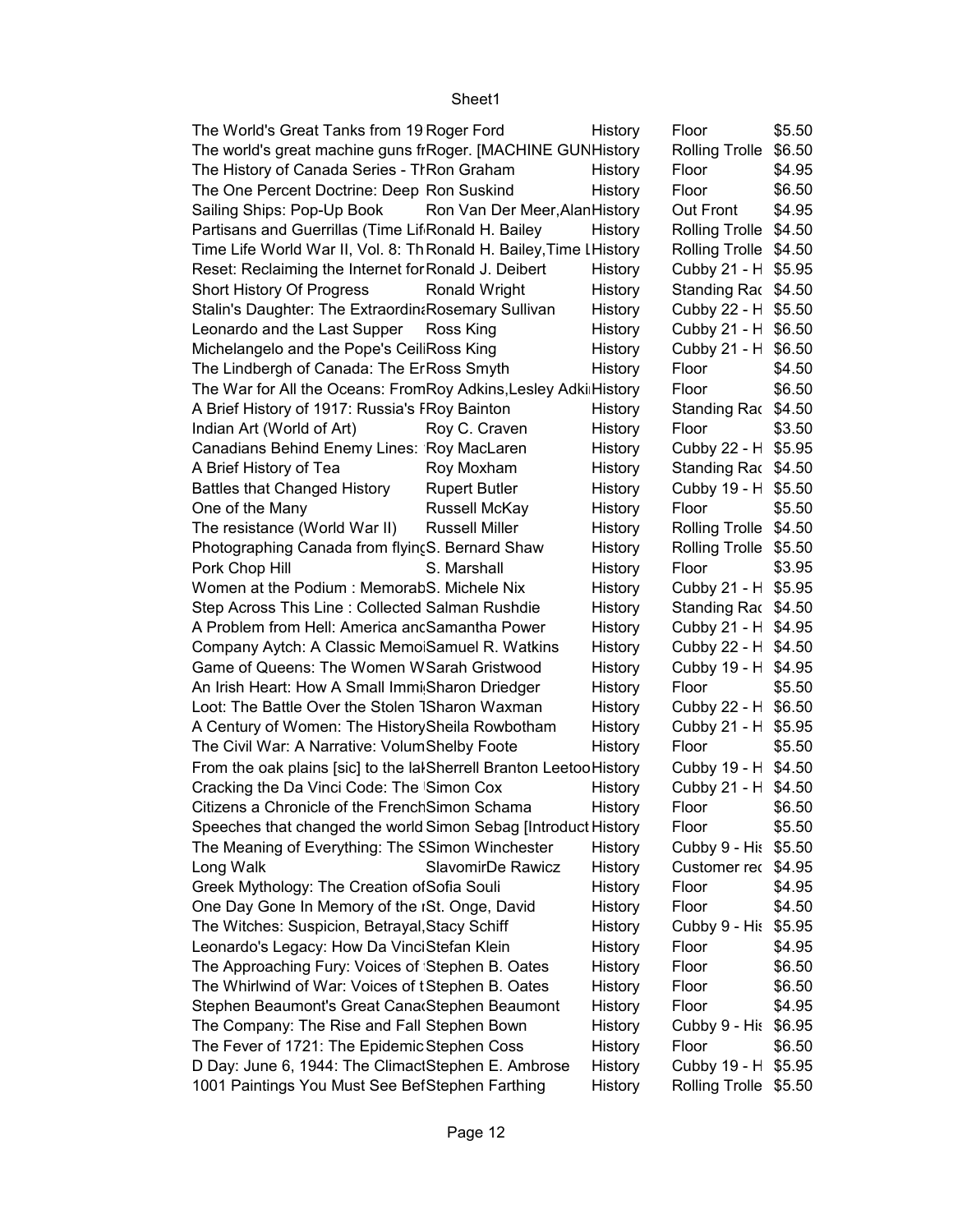| A Time of Heroes: 1940/1950<br><b>Stephen Franklin</b>            | History | Rolling Trolle \$4.50 |        |
|-------------------------------------------------------------------|---------|-----------------------|--------|
| The Swerve: How the World BecaStephen Greenblatt                  | History | Cubby 9 - His \$5.95  |        |
| Fort Henry: An Illustrated History Stephen Mecredy                | History | Floor                 | \$3.95 |
| 1494 Stephen R. Bown                                              | History | Cubby 19 - H \$6.50   |        |
| Commander: The Life and ExploitStephen Taylor                     | History | Cubby 22 - H \$4.50   |        |
| Stalingrad: The Infernal Cauldron Stephen Walsh                   | History | Cubby 19 - H \$6.95   |        |
| Doesn't That Hurt the Cow's Back Steve Thompson                   | History | Floor                 | \$4.50 |
| Crop Circles: Signs, Wonders ancSteve; Alexander Karen History    |         | Cubby 19 - H \$6.95   |        |
| Winter in Kandahar<br>Steven E. Wilson                            | History | Cubby 21 - H \$4.50   |        |
| Hitler in Los Angeles: How Jews FSteven J. Ross                   | History | Cubby 19 - H \$6.50   |        |
| Elusive Prophet: Ahad Ha'am and Steven J. Zipperstein             | History | Cubby 19 - H \$6.50   |        |
| Her Story III: Women From Cana Susan E. Merritt                   | History | Floor                 | \$4.50 |
| Elizabeth's Rival<br>Tallis, Nicola                               | History | Cubby 9 - His \$4.95  |        |
| Tamara Hovey<br>Paris Underground                                 | History | Rolling Trolle \$4.95 |        |
| Rescuing Canada's Right: Bluepri Tasha Kheiriddin, Adam History   |         | Cubby 21 - H \$4.50   |        |
| American Wife: A Memoir of Love Taya Kyle, Jim DeFelice History   |         | Cubby 19 - H \$6.50   |        |
| Run of the Town Stories of an unfTerrence Rundle West History     |         | Floor                 | \$5.50 |
| <b>Tessa Dunlop</b><br>The Bletchley Girls                        | History | Standing Rac \$4.95   |        |
| Inside the Red Border: A history oThe Editors of TIME             | History | Rolling Trolle \$6.95 |        |
| Victory at Vimy: Canada Comes oTheodore Barris, Ted BaHistory     |         | Floor                 | \$6.50 |
| Victory at Vimy: Canada Comes oTheodore Barris, Ted BaHistory     |         | Cubby 19 - H \$6.50   |        |
| The Making of the President 1960Theodore H. White                 | History | Cubby 19 - H \$4.50   |        |
| The Blue and The Gray by Allen, Thomas B. Allen                   | History | B4                    | \$6.95 |
| Battle. A History of Conflict on LarThomas Foster; Burton History |         | Cubby 22 - H \$5.50   |        |
| The governor's lady: Thomas H. FThomas Head Raddall               | History | Cubby 19 - H \$3.95   |        |
| False Impressions: The Hunt for EThomas Hoving                    | History | Cubby 22 - H \$6.50   |        |
| Making the Mummies Dance: Insi Thomas Hoving                      | History | Cubby 22 - H \$6.50   |        |
| Longitudes and Attitudes: The WcThomas L. Friedman                | History | Cubby 22 - H \$4.95   |        |
| The Madman and the Butcher: ThTim Cook                            | History | Cubby 22 - H \$4.50   |        |
| The Necessary War, Volume 1: CTim Cook                            | History | Cubby 21 - H \$4.95   |        |
| The Necessary War, Volume 1: CTim Cook                            | History | Cubby 22 - H \$6.95   |        |
| Life Throught the 60's<br>Time Life                               | History | Rolling Trolle \$6.50 |        |
| Where Are They Buried?: How Di Tod Benoit                         | History | Rolling Trolle \$4.95 |        |
| Airborne (Tom Clancy's Military R <sub>I</sub> Tom Clancy         | History | B8 - Clancy/L \$5.95  |        |
| Submarine: A Guided Tour Inside Tom Clancy, John Gres History     |         | Floor                 | \$4.50 |
| Great Canadian War Heroes: VictTom Douglas                        | History | Cubby 21 - H \$3.50   |        |
| Tom Holland<br>Rubicon                                            | History | Cubby 19 - H \$4.95   |        |
| Tom Sandbo<br>Greenhouse                                          | History | Floor                 | \$4.50 |
| The Sea Is at Our Gates: The HisTony German                       | History | Cubby 22 - H \$5.95   |        |
| Dead Doubles: The Extraordinary Trevor Barnes                     | History | Floor                 | \$5.50 |
| The Harper Encyclopedia of MilitaTrevor N. Dupuy, Curt JoHistory  |         | Cubby 21 - H \$7.95   |        |
| THE MILITARY HISTORY OF W(Trevor Nevitt Colonel U History         |         | B8 - Clancy/L \$15.95 |        |
| The Gordon Highlanders: A ConciTrevor Royle                       | History | Cubby 9 - His \$5.95  |        |
| Pier 21: The Gateway That Chan Trudy Duivenvoorden MHistory       |         | Cubby 9 - His \$4.50  |        |
| John Brown's Raid<br>united-states                                | History | Floor                 | \$3.95 |
| American Conservatism: An Ency Unknown                            | History | Cubby 9 - His \$7.95  |        |
| Chambers Dictionary of World HisUnknown                           | History | Cubby 19 - H \$8.95   |        |
| Chronicle of the 20th Century: The Unknown                        | History | Customer rec \$5.95   |        |
| David Donald THE ENCYCLOPEIunknown                                | History | Rolling Trolle \$6.95 |        |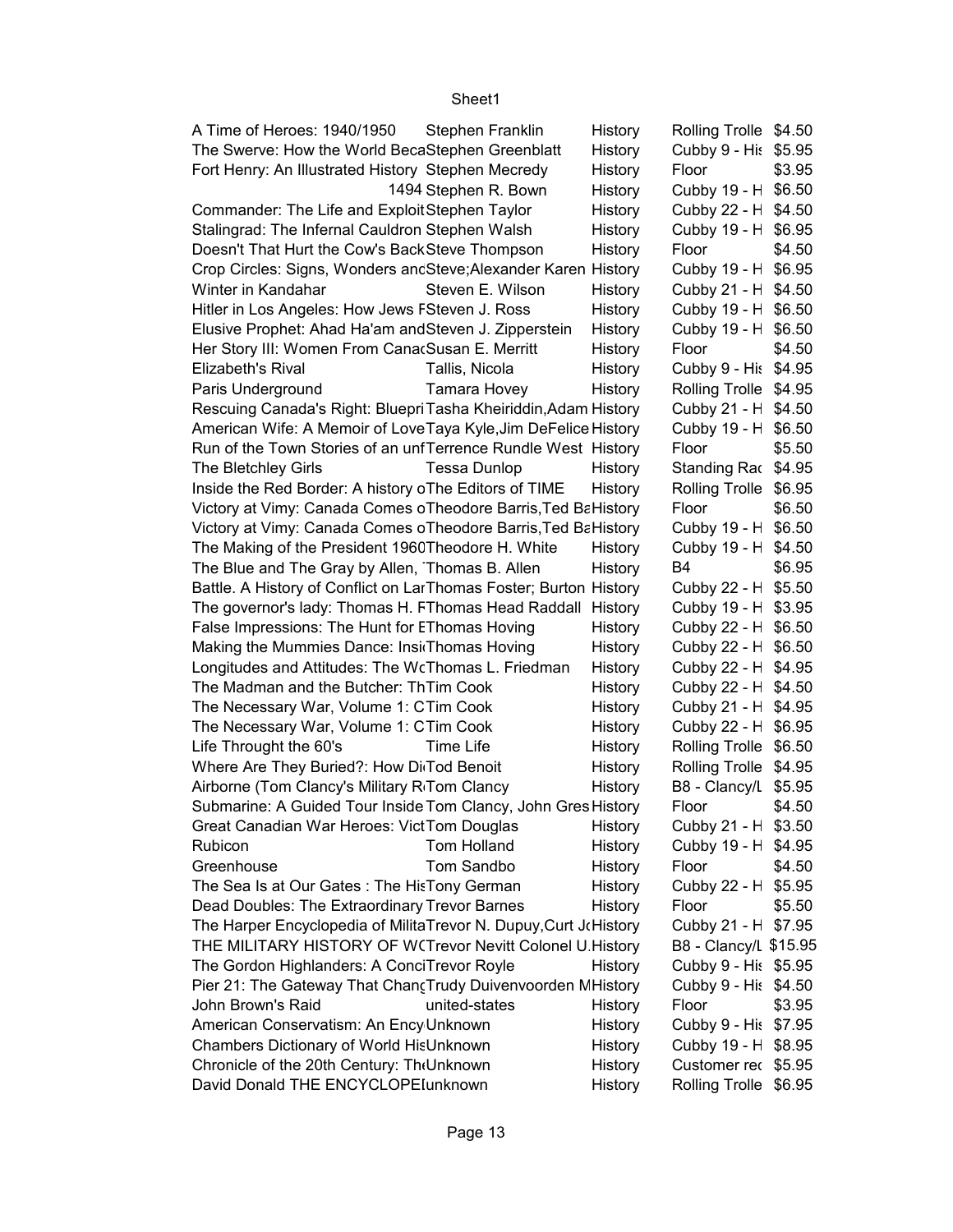Cubby 21 - H \$5.95 Rolling Trolle \$3.95 \$5.95 \$4.50 \$7.50 \$3.95 Horrido! Unknown History Cubby 22 - History Recently Pub \$5.95 \$5.50 Cubby 22 - H \$4.50 B4 \$5.95 \$6.50 \$5.95 Standing Rac \$5.75 Cubby 9 - His \$5.95 Rolling Trolle \$4.50 Rolling Trolle \$3.95 Rolling Trolle \$4.50 \$6.95 Cubby 22 - H \$4.05 Rolling Trolle \$4.50 \$3.50 Cubby 22 - H \$5.95 Cubby 19 - H \$5.50 Cubby 22 - H \$5.50 Rolling Trolle \$6.95 Rolling Trolle \$6.50 \$6.95 Rolling Trolle \$3.95  $Cubby 21 - H$  \$6.50 \$6.50 Cubby 21 - H \$6.50 Rolling Trolle \$3.95 \$4.50 Cubby 21 -  $H$  \$3.58 \$5.95 Rolling Trolle \$6.50 Rolling Trolle \$6.95 Rolling Trolle \$6.95 Rolling Trolle \$6.95 \$7.95 \$5.95 Standing Rac \$5.50 Cubby 21 - H \$4.50  $Cubby 21 - H$  \$4.50 \$6.50 Cubby 22 - H \$15.95 Cubby 22 - H \$5.95 Cubby 21 - H \$4.95 \$4.50 Digital War: A View from the Fron Unknown History DORSET 81 Cape Dorset Graphic Unknown History Eyewitness to the Civil War Unknown History Floor Fortune Favours the Brave: Tales Unknown **Francisc And Tenacity Floor** Floor History of the RAF by Chaz Bowy Unknown History Floor Insured L.F.I - Home insurance C<sub>'</sub>Unknown History Makers of Modern Strategy from NUnknown **Exam Age History** Floor Marvelous Transformations: An A Unknown Fairy Tales and Contemporary Critical Perspectives Units Units Units U Realm of the Incas **Unknown** History Secrets of the Code: The Unauthoun The Mysteries Behind the Mysteries Behind The Oriental The Dan Vinci Code t Shoot for the Moon: The Space RUnknown History Floor So Others Will Remember: Holoc: Unknown History The Art of Fact: A Historical AnthoUnknown History The Battle of the Atlantic (Time-Li Unknown History Rolling Markown The French Revolution and HumaUnknown **History** History The hungry thirties, 1930/1940 (CUnknown History illustrated heritage) History The Oxford Companion to Ships a Unknown History Floor The Oxford History of Modern WaUnknown History The Rising Sun - World War II - TUnknown History Titanic Sinks! Titanic Sinks! Unknown History Floor Tracing Ochre: Changing PerspecUnknown History Victorian Love Stories: An Oxford Unknown History Virtual History: Alternatives and CUnknown History History World War I: A Visual EncyclopedUnknown History World War II: A Visual Encyclope Unknown History Writing the Civil War: The Quest tUnknown Thistory Floor Cape Dorset Anuual Graphics Co Various **Francisco History** History The Savior Generals: How Five GVictor Davis Hanson - History By Way of Deception Victor Ostrovsky History Floor Kabloona In Yellow Kayak Victoria Jason History Dorset 80: Cape Dorset Graphics Virginia Watt History Epic Adventure: Epic Flights (Epic Von Hardesty History Floor Famous Gunfighters of the WesteW. B. (Bat) Masterson History The Story of Philosphy **Will Durant** History Floor Barbarossa - The First 7 Days - NWill Fowler **Instrument History** . Stalingrad: The Vital 7 Days Will Fowler History Stalingrad: The Vital 7 Days Will Fowler History Stalingrad: The Vital 7 Days Will Fowler History Ann Guns Complete World Ency (Will Fowler, Anthony Northistory Floor Enemy at the Gates: The Battle fowilliam Craig Thistory Floor Titantic Ships, Titanic Disasters: AWilliam H. Garzke Jr.,JcHistory The Dictator's Learning Curve: InsWilliam J. Dobson History Oak Island Gold: Startling New Di William S Crooker History A Man Called Intrepid - The Secre William Stevenson History Floor The Oxford Universal Dictionary oWilliam; Henry Watson History City Life: Urban Expectations In A Witold Rybczynski History The Perfect House: A Journey wit Witold Rybczynski History bin Laden: The Man Who Declare Yossef Bodansky History Floor